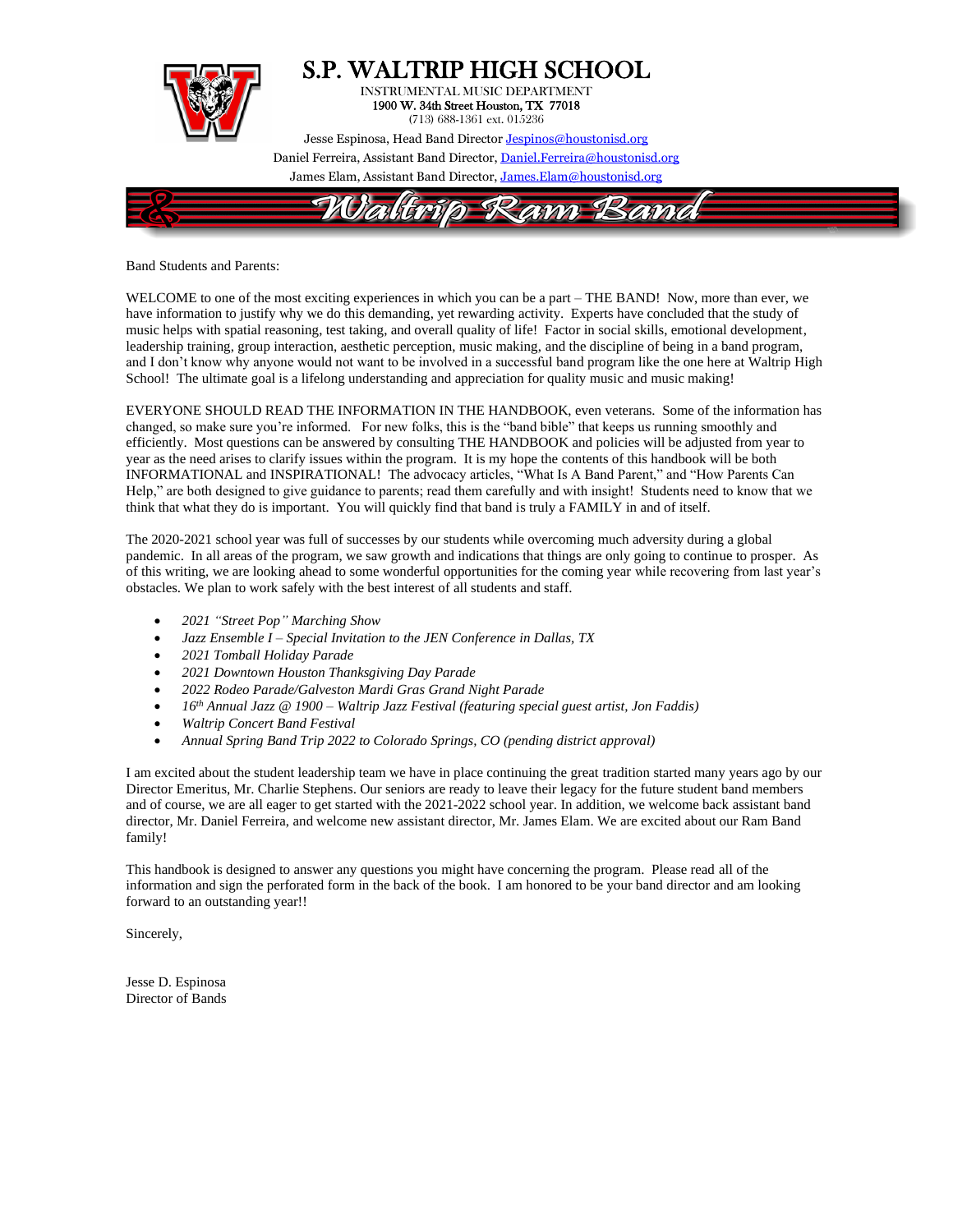#### "*If Better Is Possible, Then Good Is Not Enough!*"

# **STUDENT HANDBOOK 2021 – 2022**

# **A STATEMENT OF POLICY**

In order to assist band members and parents in understanding areas of responsibility, a statement of band policy is herein set forth. Becoming familiar with this policy will enable each individual to make the most of this great opportunity to be a member of the Waltrip High School band program, becoming a better person and a better musician.

We firmly believe that the student should improve through regular practice. In the Waltrip High School band program, we feel that when the student has lost the will to improve him / herself or make a better contribution to the band, he or she is wasting the time and efforts of his / her fellow members and the community by continuing in this program. The HAPPIEST student is the one who is improving through regular habits of practice and daily progress. He / she must not only know right from wrong, but must be able to stand for principles. He / she must develop a high sense of purpose toward which he / she is willing to work. RESPONSIBILITY is the focus behind any level of achievement within this program. We intend to conduct ourselves in a manner that will facilitate all students in learning and bettering themselves.

#### **OBJECTIVES OF THE BAND PROGRAM**

- To teach music by its actual performance
- To develop performance skills of the various wind and percussion instruments
- To provide for the musical needs of the school and the community
- To develop awareness of diversity, inclusion, and equity with the regards to the selection of music
- To acquaint the students with Music Theory / History and how history and musical composition relate to students' current life and musical experiences
- To provide all students with the opportunity for worthy use of their time, a means for self-expression, and a healthy social experience
- To develop the ability to function as a responsible member of a group, enhance interaction, and develop Esprit de Corps
- To foster leadership skills within each student

# OTHER POINTS OF INTEREST

- Organizational information, descriptions and schedules are covered in this handbook. Please read these and discuss with your child.
- There is a Handbook Contract form that should be returned signed, as indicated, by the student and parent/guardian. It should be returned as soon as possible please.
- *Due to marching band competitions, we are suggesting/requesting band members to take the ACT and SAT Tests in months other than October.*
- If you have any questions regarding the band program, call or email Mr. Espinosa, Mr. Ferreira or Mr. Elam for information or clarification at (713) 688-1361 Ext. 015236.
- Mr. Espinosa's email address: [jespinos@houstonisd.org](mailto:jespinos@houstonisd.org)
- Ram Band Website: [http://www.waltripramband.org](http://www.waltripramband.org/)
- Band is available to ALL students that attend Waltrip High School…NO EXPERIENCE REQUIRED.

*"The study of music is an important part of a complete education. It engages students in individual and group activity, develops creativity, problem solving, and critical and evaluative skills. Music education helps students acquire talent in the production and performance of music, as well as an understanding of history and culture."* – **George W. Bush, former President of the United States.**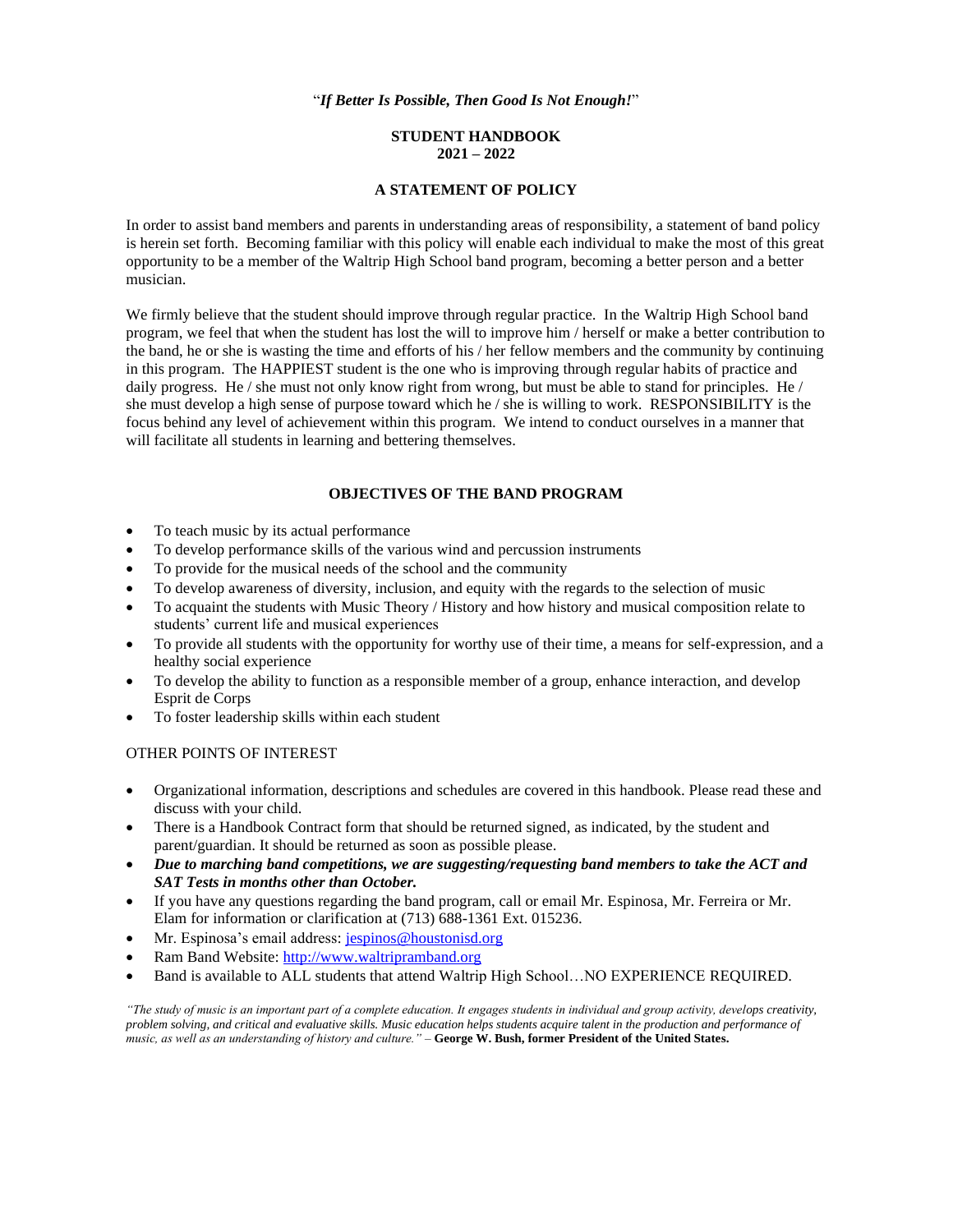# **WHY MUSIC? WHY BAND?** *(excerpt from Dr. Tim Lautzenheiser)*

(FROM THE NON-MUSICIAN POINT OF VIEW) Who should study music? Who should be in band?

Music is a place for everyone. Our traditional music programs have inadvertently promoted a false concept of "music is for the musically talented students." This elitist view has found its way to more people than we might expect. The study of music actually breaks down societal barriers from race to socioeconomic strata. Music often "reaches" the students who are struggling with their other academic studies. Advanced brain research continues to verify and confirm all brains are "wired for music." Eric Jensen, research author on brain-based learning, writes,

"Music is part of our biological heritage and is hard-wired into our genes as a survival strategy." (Jensen, E. 2001, Arts with the Brain in Mind, p.15.)

Do parents, administrators, community leaders, and teachers of other disciplines understand (even know) this information? Are we (as music educators) sharing this extraordinary news with our educational partners? Music is NOT for the "chosen few," but music is for all those who want to pursue this exciting pathway of learning, and shouldn't that be everyone?

Why the study of music if my child isn't going to be a musician?

So many parents (at the point of registering a student for beginning band) do not understand the extended value of learning music. There's far more to this than investing in an instrument, scheduling lessons, driving to-andfrom rehearsals, and/or attending concerts. The discipline of music making is transferable to every learning situation in and outside the academic community. We have pointed to music students as "the smartest and most responsible students in the school." We now understand it is really the study of music that puts them in this favorable posture alongside their non-musical counterparts. We must be cautious not to suggest "music makes you smarter," but we certainly can point to the overall accomplishments of the students of music and find a similar high level of achievement in both academic and non-academic arenas; this is NOT an accident or a coincidence. Arguably no other discipline in school can better prepare the mind and spirit for the challenges of, medical study, law school, classes in engineering, education/teaching, business college, etc. Ultimately, don't we want MUSIC to be a part of every person's life? From singing in the church choir to playing in the community band, music should not be relegated to the school environment, but music becomes our trusted friend-ofexpression forever.

Framing the message for the welfare of the child.

What is the most important priority for all parents? THE FUTURE HAPPINESS OF THEIR CHILD! Mothers and fathers around the world dedicate their lives to creating an even better life for their children. In a highly competitive society they want to see their sons and daughters have every possible advantage in their educational climate, their chosen profession, and their selected community-of-living where, once again, the cycle will repeat itself with-and-for the next generation. The complexity of society's evolutionary standards (some favorable, some not) puts responsible parents "on alert" 24/7. What is the best use of their child's time and energy, both in the classroom and outside the classroom? Might I suggest the study of music is a cultural imperative fulfilling all the wants, needs, and wishes of every caring-sharing parent.

Instead of being overly cautious about emphasizing the "off the podium" benefits of music learning and music making, we might consider SHOUTING this news to every accountable parent, and to every administrator who seeks a better school environment, and to every student who wants to enjoy a life of happiness and success. This is not to replace or overshadow "music for the sake of music," but to reach out to all students so they can avail themselves to the rewards of MUSIC. We know we have the most convincing recruitment information available to bring them to our rehearsal rooms: MUSIC CREATES SUCCESSFUL PEOPLE. The "learned outcome" of music study is a certain success blueprint. What parent could say NO once he/she understands the immeasurable value of music study?

WHY MUSIC? WHY BAND? It might be more appropriate to ask: WHY NOT MUSIC? WHY NOT BAND? It is evident music education should be experienced by every student. We, as a culture, will be best served if the hearts and minds of our youth are filled with the knowledge and the understanding of MUSIC. The time has come, the time is now: **STRIKE UP THE BAND! MUSIC MAKES THE DIFFERENCE!!**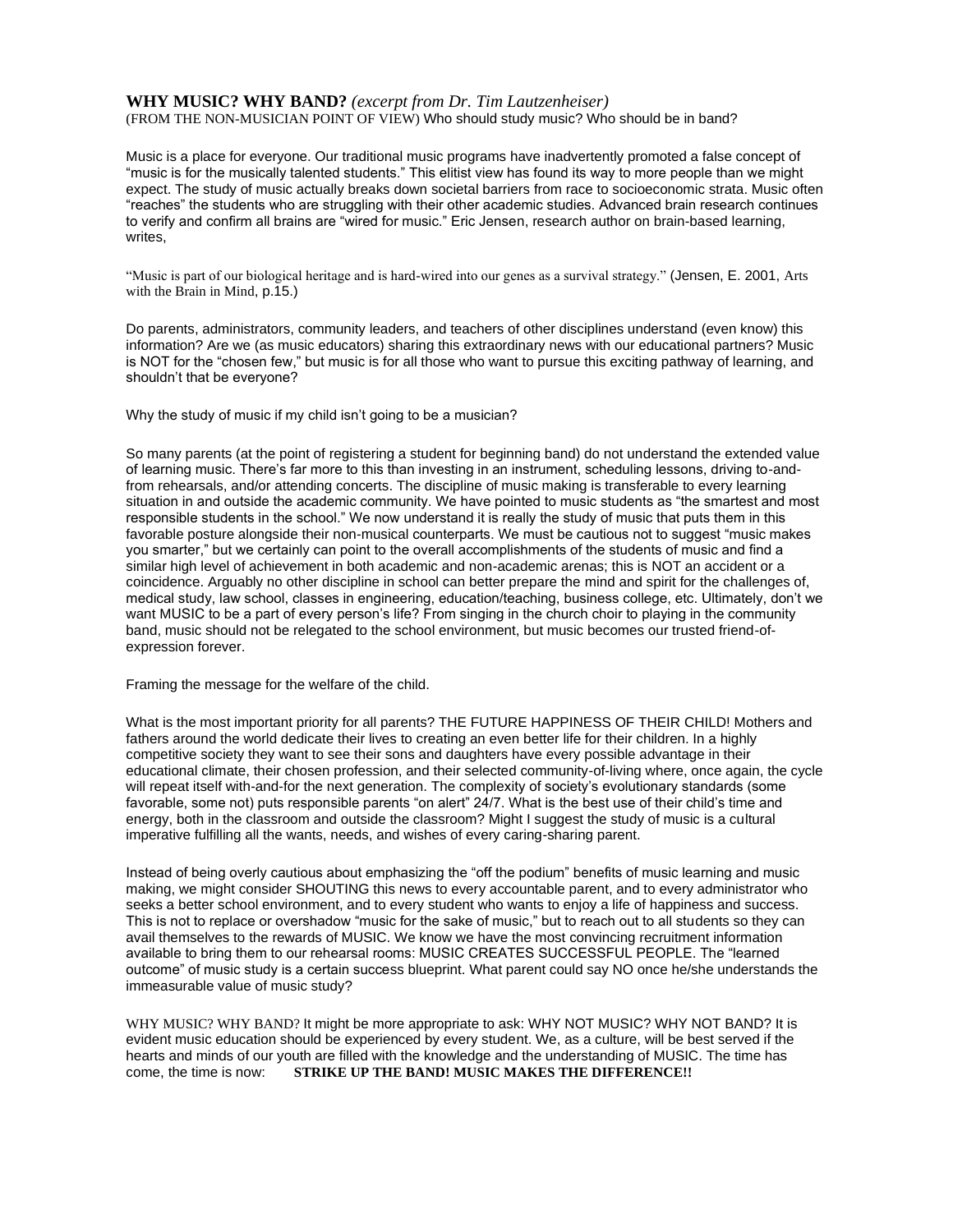# **GENERAL CALENDAR OF EVENTS**

(See [www.waltripramband.org](http://www.waltripramband.org/) for specific dates/times)

| July / $Aug:$ | TBA/Leadership<br>Camp and RAM Rally<br>School starts / football begins        | January:  | <b>Area Auditions</b><br><b>All-City Clinic/Concert</b><br>All-Region Clinic/Concert     |
|---------------|--------------------------------------------------------------------------------|-----------|------------------------------------------------------------------------------------------|
| September:    | Football season<br><b>Back to School Dance</b><br><b>Region Jazz Auditions</b> | February: | <b>TMEA Convention</b><br><b>UIL Solo/Ensemble</b><br><b>Jazz Festival Season Begins</b> |
| October:      | Football games<br><b>Competition Season</b><br><b>UIL Marching Contest</b>     | March:    | <b>Spring Break</b><br><b>WHS Concert Band Festival</b><br><b>Band Fish Fry</b>          |
| November:     | NovemberFEST Fundraiser<br>Parades<br><b>All-City Auditions</b>                | April:    | <b>UIL C/SR Contest</b><br>Spring Concert/Jazz Festival<br><b>Honor Band Taping</b>      |
| December:     | <b>Winter Concert</b><br><b>Region Band Auditions</b>                          | May:      | <b>Leadership Auditions</b><br><b>Band Banquet</b><br>Graduation                         |
| June:         | Graduation & Annual Band Trip                                                  |           |                                                                                          |

Mini-Camp & Leadership Camp

\*\*\*\*\*\*\*\*\*\*\*\*\*\*\*\*\*\*\*\*\*\*\*\*\*\*\*\*\*\*\*\*\*\*\*\*\*\*\*\*\*\*\*\*\*\*\*\*\*\*\*\*\*\*\*\*\*\*\*\*\*\*\*\*\*\*\*\*\*\*\*\*

# **"OUR WALTRIP HIGH"**

*School Song: Jon Enloe wrote the lyrics, Joe Stuessy wrote the music; Class of '61*

# **WALTRIP HIGH, WE SING TO THEE, OUR LOYALTY WE RAISE. STRONG AND NOBLE ALWAYS, THESE TRIBUTES WE NOW PRAISE; HONOR, FAITH AND COURAGE, THESE WE TESTIFY. THEE WE'LL ALWAYS HONOR, OUR WALTRIP HIGH.**

\*\*\*\*\*\*\*\*\*\*\*\*\*\*\*\*\*\*\*\*\*\*\*\*\*\*\*\*\*\*\*\*\*\*\*\*\*\*\*\*\*\*\*\*\*\*\*\*\*\*\*\*\*\*\*\*\*\*\*\*\*\*\*\*\*\*\*\*\*\*\*\*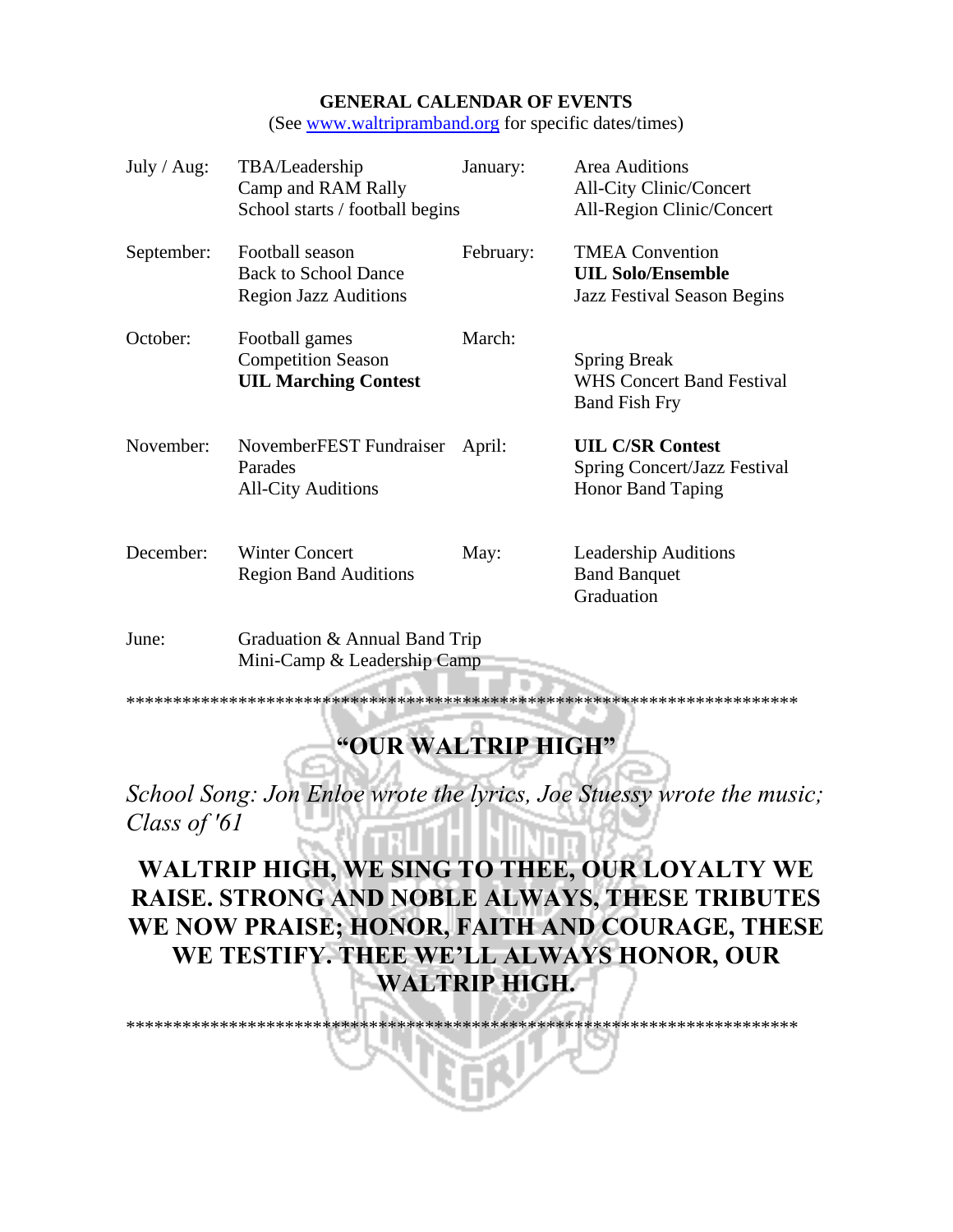# **BAND CURRICULUM IN BRIEF**

# Wind Ensemble

The Wind Ensemble is the primary performing organization in the instrumental music department during the winter and spring. Membership is by audition and/or placement at the discretion of the band director. The Wind Ensemble will be comprised of students with the performing ability necessary to play up to Grade V literature or higher. Wind Ensemble must audition for All-Region and All-City Band.

#### Concert/Symphonic Band

The Concert/Symphonic Band is comprised of students with the performing ability necessary to perform Grade I/II/III music. Membership is by audition only and/or placement at the discretion of the band director. Auditioning for All-City is highly recommended. All-Region auditions are optional.

#### Marching Band

Membership in the marching band requires strenuous physical exercise and the ability to play the difficult literature encountered in the activity. All students enrolled in the band program are required to march, which includes students who are eligible to audition for the color guard. The marching band performs mostly in the fall with parades and special performances scheduled throughout the school year.

#### Jazz Band/Big Horns

Students may elect to audition for Jazz band. The premier group in the jazz program is Jazz Ensemble #1. This group is comprised of students auditioned by the band director. The other jazz groups are strictly on a volunteer-basis and rehearse only after school. The jazz band plays for community events and performs throughout the year. Big Horns is a newly formed group with members appointed by the band director.

#### Colorguard

Students who are interested in dance, choreography, and movement may choose to audition for our marching auxiliary unit. The Guard is an extension of the band program and requires all members to learn a musical instrument. Auditions are usually held in early August and in May.

#### Leadership Camp

The leadership camp prepares students to become effective leaders within the band program and beyond. This camp is usually held during the month of June either here on campus or at a nearby university campus. This camp is required of all students that gain a leadership position in the band.

#### Private Lessons

As one might expect, private lessons on a musical instrument are the best way to improve performance skills. The one-on-one approach allows the student to benefit from the individual attention as opposed to a teacher monitoring a class of over fifty. A recent survey of students in the All-State Band revealed that approximately 80 % of the students in the band studied privately. Students are generally more inclined to practice diligently for a weekly music assignment and this discipline increases the student's enjoyment with their instrument. The Waltrip High School Band Director will be more than happy to assist in the selection of a private teacher.

#### All-State, Area, Region, All-City Band, UIL Solo & Ensemble

Members of the band program are eligible to audition for the Texas All-State and (Region or District) Bands. Regional auditions are held in December with Area auditions held later in January. The Region Band clinic is held in *Katy ISD* and the All-State Clinic at TMEA in San Antonio, TX. The All-City Band auditions are held in November at Heights HS. The All-City Band clinic is held at Waltrip HS in January. UIL S&E is usually held in February. A solo or ensemble performance is required for all band members.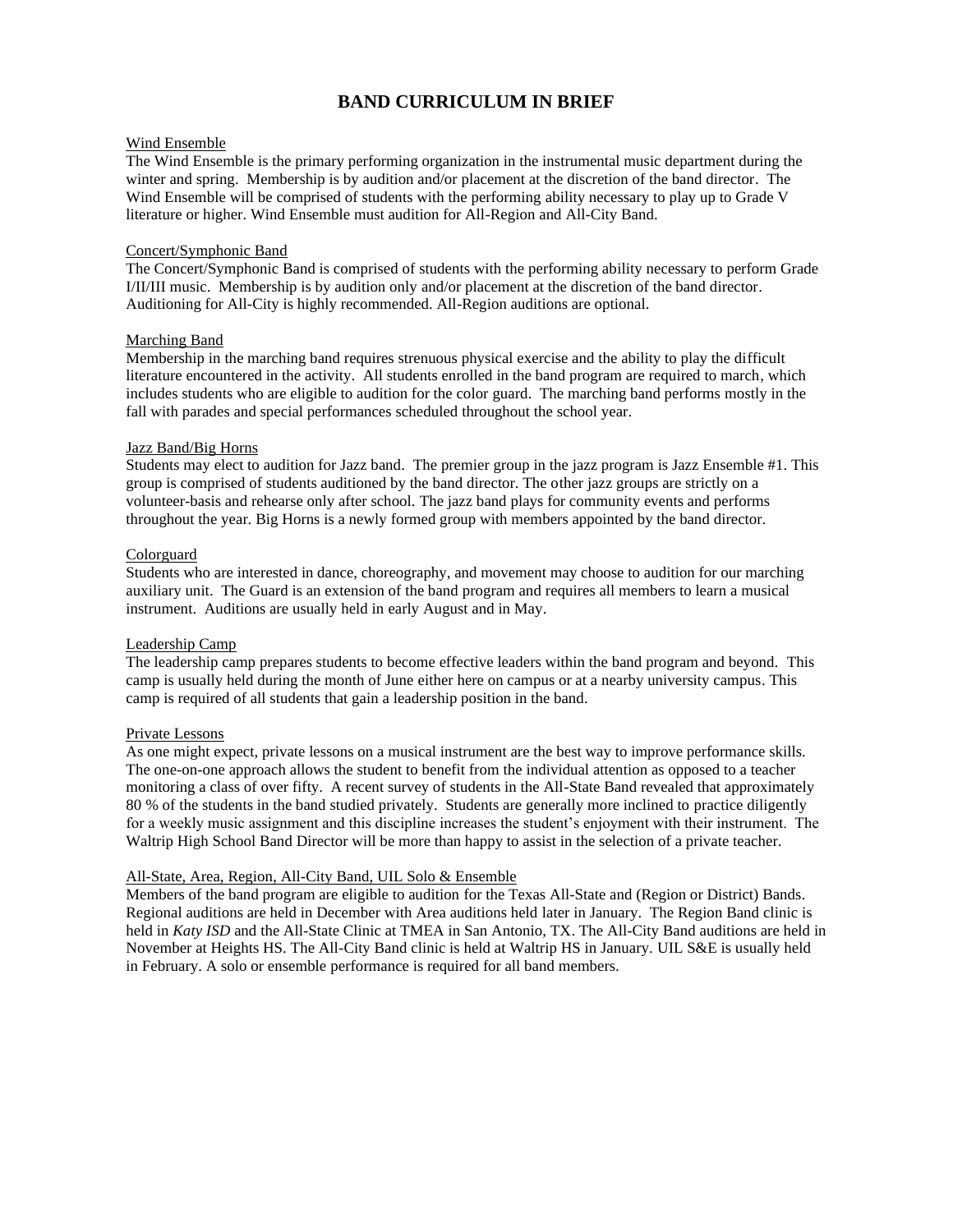# **MERIT SYSTEM**

After School Practice (personal or scheduled) 2 points Private Lessons 2 points per lesson Region Band Audition 3 points All-State Audition 4 points Region Band Member 5 points All-State Member 6 points Solo and Ensemble 2 points per event Leadership Workshop 2 points Jazz Band 2 points per rehearsal Outside Clinics 2 points All-City Band 2 points per rehearsal

# **DEMERITS**

| <b>Excessive Talking</b>          | 10 points                |
|-----------------------------------|--------------------------|
| <b>Unexcused Missed Rehearsal</b> | 20 points                |
| <b>Tardiness</b>                  | 2 points per ten minutes |
| Missing Materials / No Instrument | 10 points                |
| <b>Missed Performance</b>         | 40 points                |

\*The Merit/Demerit system will be used in conjunction with grades issued for each six weeks. It is very important for all band students to participate daily.

# **MAKE – UP FOR UNEXCUSED ABSENCES**

Students will make-up unexcused absences by doing one hour of supervised practice per absence to be scheduled with the band director.

# **TARDIES TO MARCHING BAND**

Students will serve the amount of time of their tardiness at the conclusion of rehearsal.

# **SITTING THIRD QUARTER**

During marching season, students will sit during third quarter of football games for the following reasons:

- Failure to Pass-off Music by the allotted deadline
- More than one Unexcused Rehearsal or Tardy per week
- Any Infraction of Disrespect

THE DIRECTOR IS RESPONSIBLE FOR THE INTERPRETATION AND ENFORCEMENT OF THE MERIT AND DEMERIT SYSTEM AND MAY HOLD A STUDENT OUT OF A PERFORMANCE.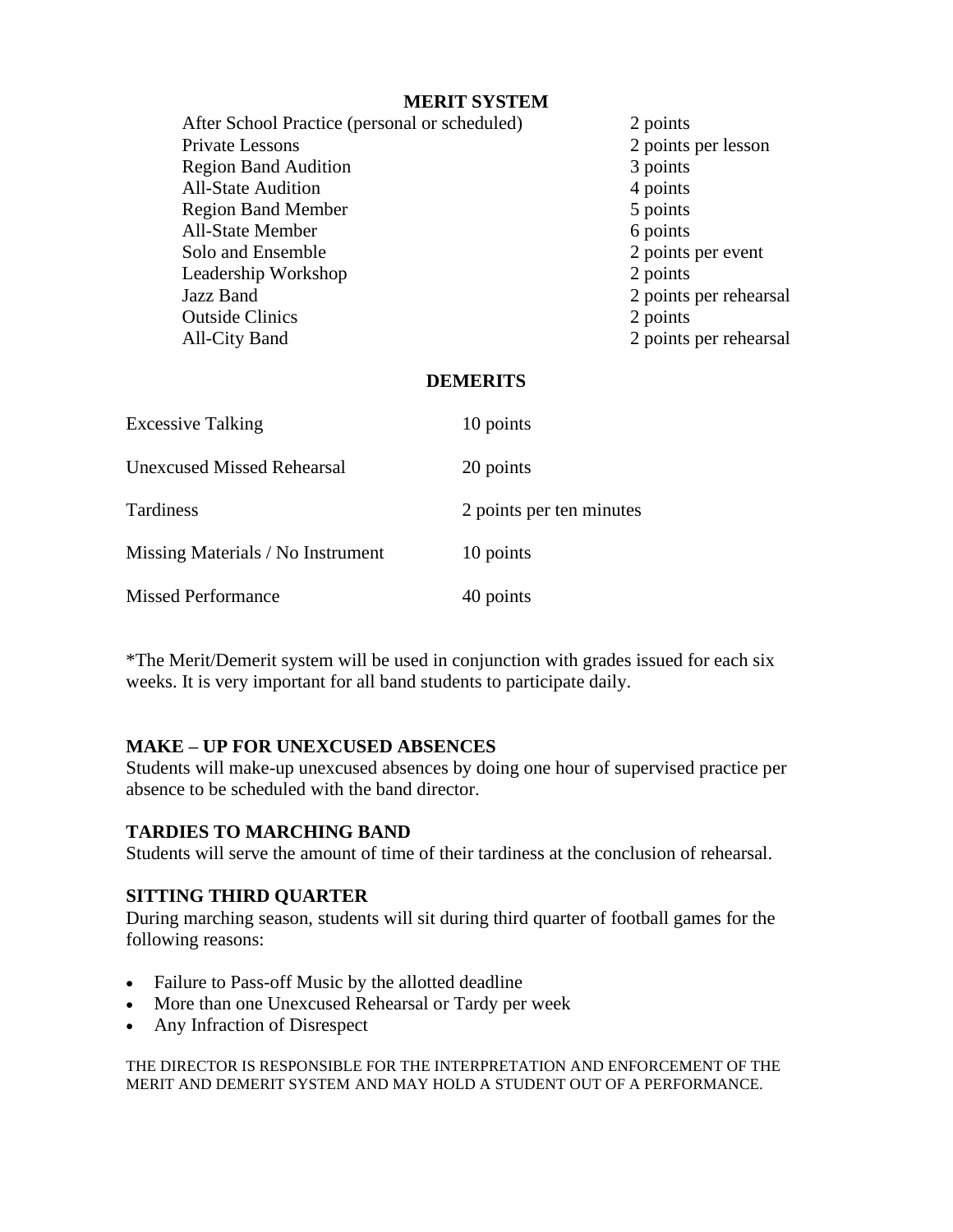# **ATTENDANCE POLICY**

THE ONLY EXCUSABLE ABSENCES ARE PRE-ARRANGED\* SCHOOL CONFLICTS AND THOSE THAT WOULD BE EXCUSED BY THE SCHOOL FOR REGULAR ATTENDANCE RECORDS, I.E. ILLNESS, DEATH IN THE FAMILY, RELIGIOUS HOLIDAY.

\*Individual needs will be addressed as they occur. This system is subject to modification by the director.

NO SHOWS! The student will have 40 demerits and a lowering of one letter grade on his / her report card.

For ALL absences, the following procedure must be followed by the student and parent:

- Director must be notified in advance via email or Band App message.
- An absentee request form must be filled out and on file. (band website)
- For illness, a parent note or doctor's excuse must be submitted.
- Although cleared by the school office, absences from a band activity that same day must be cleared with the director as well – please use the Band App.
- In extreme cases, a phone or text message may be left on the band director's cell phone, with a follow-up personal call or email (preferred). Mr. Espinosa's cell number is 281-788-3032.
- Follow-up is the sole responsibility of the student!

The mere filing of an absentee request form does not constitute whether an absence is excused. Please communicate directly with a band director. The above policy is cut and dry in regards to what is excused.

# **CONFLICTS WITH BAND**

Conflicts between band and other activities or events are the responsibility of the student. Rehearsal and performance schedules are given out in advance (via website) so that arrangements can be made. Students should not become involved with activities that may directly conflict with band activities. When outside activities create hardships concerning band, unless it is a rare and unusual situation that may only happen once, the student will need to consult with the director about alternatives that may be possible. Students should have access to our **calendar** online and be aware of all band dates well ahead of schedule. It is the policy of the band to assist students when conflicts occur within the scope of the band policy. Students are reminded that band is a very demanding activity and that involvement in outside activities should be limited to those that are compatible with the band schedule. All conflicts in regards to **performances** must be worked out in favor of the student's responsibility to band. Work is not an excuse for missing any band activity.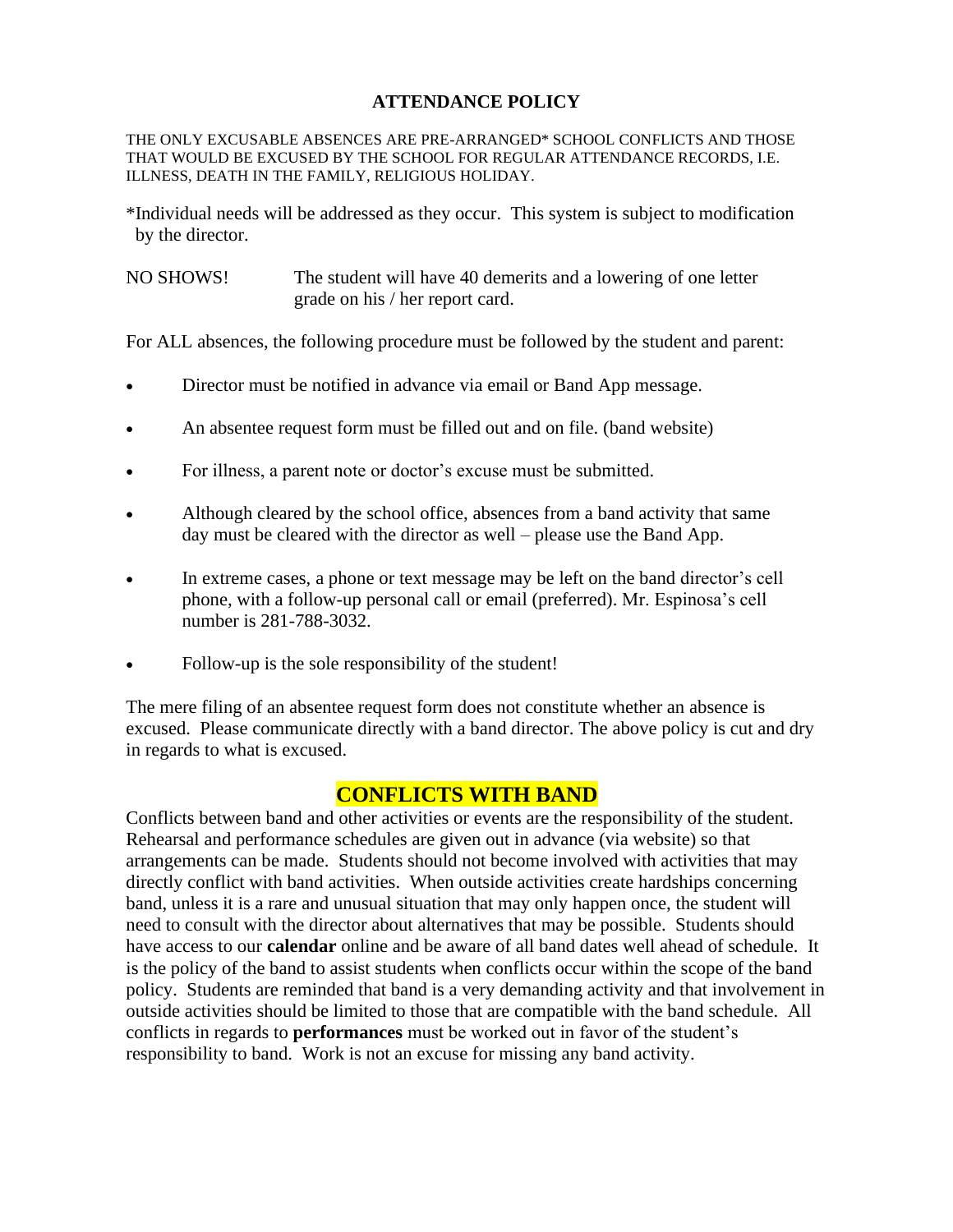# **GRADING POLICY**

Grades are assigned for the band class and performances, which are co-curricular.

| Class participation:                                               | 60% | This includes after school rehearsals which are on<br>the schedule. Students must have their instruments<br>every day, a pencil at every rehearsal, and show<br>maximum effort to earn the best grade. |
|--------------------------------------------------------------------|-----|--------------------------------------------------------------------------------------------------------------------------------------------------------------------------------------------------------|
| Auditions,<br>Performances,<br>Sectionals,<br>Festival Attendance, | 40% | It is the student's responsibility to turn in all<br>assignments, prepare for auditions, and make<br>all scheduled events.                                                                             |
| Rubrics,                                                           |     |                                                                                                                                                                                                        |
| Self-Assessments                                                   |     |                                                                                                                                                                                                        |

# **DUTIES OF THE BAND MEMBER**

- Be on time to all rehearsals and performances. EARLY IS ON TIME, ON TIME IS LATE, LATE IS UNACCEPTABLE.
- Upon entering the rehearsal setting, acquire your instrument and go directly to your seat.
- When the director or staff member steps on the podium or asks for your attention, all talking should cease.
- Come to rehearsal with a GOOD ATTITUDE.
- There is no excess playing (i.e. horsing around on the instrument); only good solid material.
- Make a real effort to improve on a daily basis and establish a good practice routine.
- At the end of rehearsal, put all materials in their proper place.
- Maintain a strong academic standing in all course work.
- Become responsible for and assume responsibility for your own actions. Admit when you are wrong.
- Have a proper respect for yourself and those in authority.
- Read and play music with insight have musical expectations.

# **THE IMPORTANCE OF ATTITUDE**

The greatest single factor that will determine the success of any individual or organization is **attitude.** The kind of person that you are is an individual choice and how we feel about something, which involves attitude, is one of the few actual independent choices that we have in life. It takes intense dedication to reach goals. Students should learn to discipline themselves to daily practice on fundamentals. The "right attitude" must be present along with sincerity, concentration, and dedication as the basic foundation. Such an attitude makes an artistic performance inevitable and is the difference between a winning organization and a mediocre group. The band can do much for you. Make the most of it in every rehearsal and performance.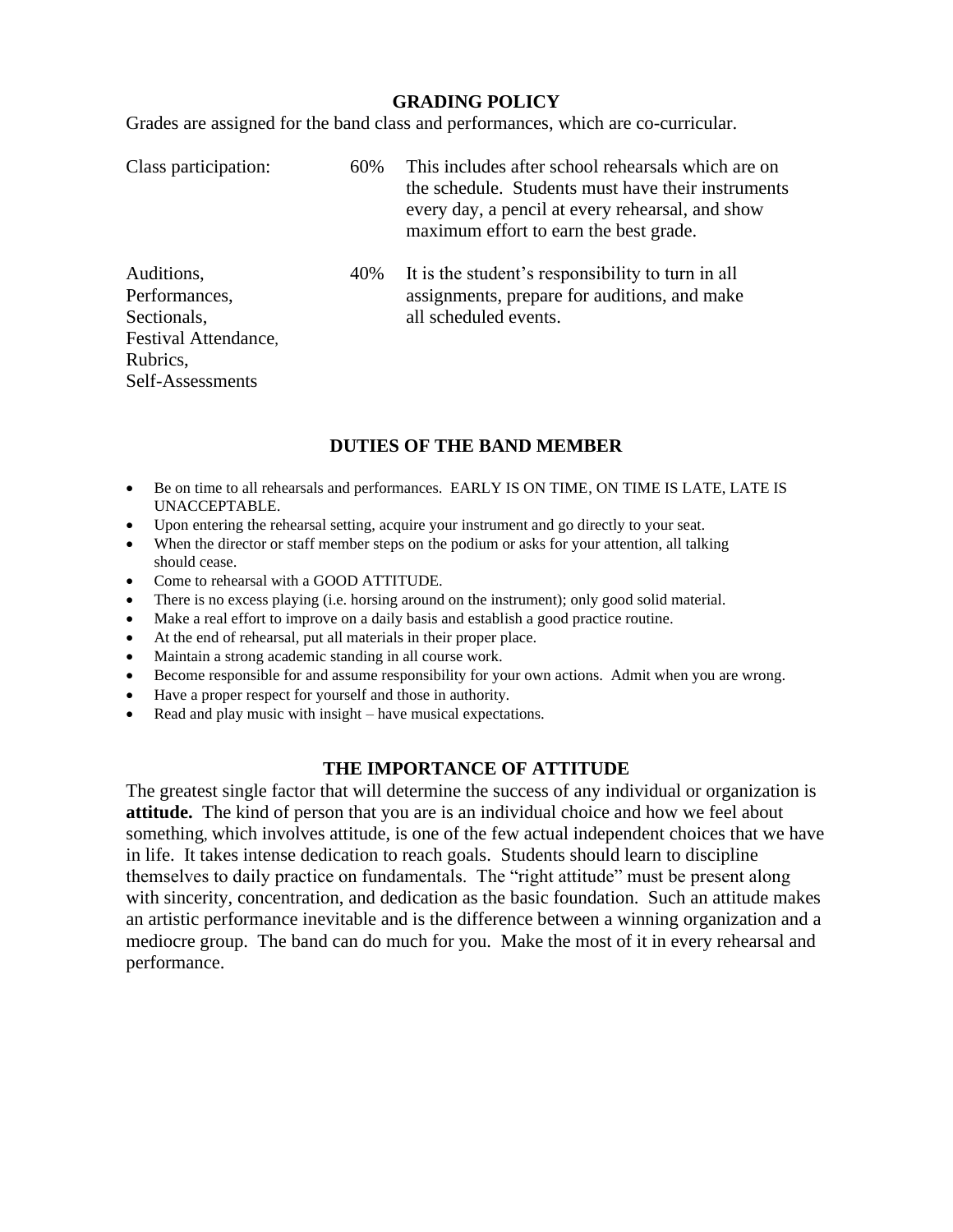# **THE IMPORTANCE OF DISCIPLINE**

Because of the nature of the organization, band discipline must be strict! Band students and parents must believe in the ideals, principles, and philosophy of the organization. Each member must always be aware of good behavior and think for himself. Any misconduct casts a bad light on the school, community, and band program. Any member who casts discredit to the organization by his/her conduct or actions in band, in another class, or on a trip, shall be subject to dismissal from the band program or may lose a privilege within the program. This may include the chance to go on a spring trip. This decision will be at the director's discretion.

# **PARENTS' RESPONSIBILITY TO THE BAND**

It is the responsibility of every parent and guardian to see that the policies outlined in the HANDBOOK are followed and that the form at the end is signed and returned. This states that you UNDERSTAND the policies as set within, and that any questions are to be directed to the band director by making an appointment. Each parent IS responsible for the attendance of his/her child at all band functions. It is the responsibility of each parent to see that their child practices his / her instrument daily.The hands of the directors are tied without the help of parents.

# **HOW PARENTS CAN HELP**

When a "band question" arises, it is important that you get factual information before discussing it with others. We do more harm to ourselves, the band family, when we talk about things that contain one or more "falsehoods" but consider them facts. If questions arise, it is important to remember this axiom: If it is a performance issue or anything dealing with the band proper, contact Mr. Espinosa, Mr. Ferreira or Mr. Elam*.* If it is a fundraising question or anything dealing with parent issues, talk with the booster club president. Please realize the band needs all directors, students and parents to work together to be successful. Remember "it takes a village to raise a child".

- Show an interest in the music study of your child.
- Arrange a regular time for your child to practice.
- Find a quiet place where he/she can practice without interruption.
- Listen to performances of practice material, when asked to do so.
- Help the student keep a DAILY RECORD of practicing.
- Please arrange to pick up your student from rehearsals and performances in a timely manner.
- Keep the instrument in good repair and keep at least three reeds in the case; get a metronome!
- Be extra-careful with school-owned instruments. Repair costs are high!
- Teach your child to be prepared and on time to each rehearsal or lesson.
- Provide private instruction!
- Make faithful attendance at all band activities important.
- Buy your child a personal planner for marking important dates.
- Keep the Handbook bookmarked and refer to it often.
- Notify the teacher if the student is to be absent for rehearsals or lessons.
- Double-check behind the student to make sure that they have their instrument.
- If student is absent, make sure that their folder gets to school, if they share it with someone.
- Visit rehearsals occasionally.
- Attend booster meetings, concerts, games, and contests.
- Turn in fundraising money on time.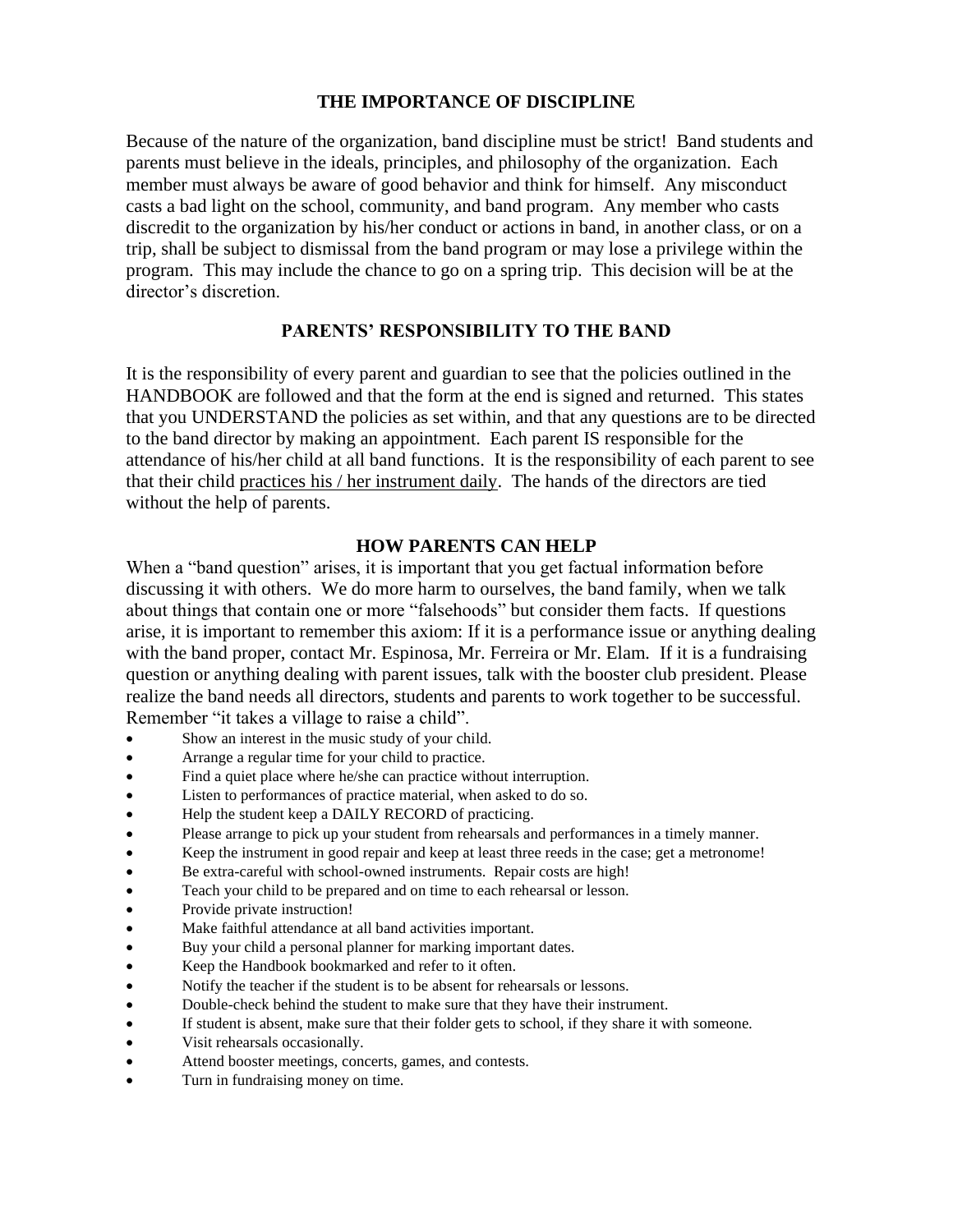# **STUDENTS' RESPONSIBILITY TO THE BAND**

As members of this organization, you have a great deal of responsibility. It is essential to any program that if certain expectations are to be met that they coordinate with the privileges, rewards, and duties of the band program.

# **TO OURSELVES**

YOU have the primary responsibility of developing your own abilities. The benefits of a good instrument and private instruction can never be underestimated. What you put into it is what you will get out of it. The director is ALWAYS available for your guidance and encouragement – just ask!

# **TO THE SCHOOL**

Waltrip High School provides us with some limited resources for rehearsals, performances, and equipment. The Band Booster Club also provides a support network, both financially and philosophically. WE have the responsibility to provide the best possible services to our community.

# **TO MUSIC**

Music has always been a part of our culture. We must take what we have and use it for the betterment of that culture. No one expects virtuoso musicians, only your very best! The great composer Gustav Mahler once said that only 10% of a piece of music is on the page. If that is the case, then we as musicians have the duty of creating and producing the other 90%. The joy of music is not in everything that is apparent. It must be discovered and created.

# **TO EACH OTHER**

We must always do what is best for the WELFARE of the group. There can be no selfish acts solely for the benefit of the individual, but for all. Respect each other. If there are conflicts, find a way to resolve them. Never insult another band member's integrity. The word "band" means that we are banded together and that there is no separation.

# **BAND PHILOSOPHY**

# **BE COACHABLE**

Each band student must keep an open-mind to learning. Allow yourself to be taught the many traditions, fundamentals and ideals our program has to offer. We want you to be the very best you can be. All of us must start as humble followers before we can lead.

# **THE BAND IS BIGGER THAN YOU**

Everyone associated with the band must understand the band's needs are much bigger than the individual. The band director leads this group with that very idea in mind at all times. No one person, student, or parent should try to undermine the group for their individual benefit. The Ram Band has a long tradition of excellence that has been around for a long time, so we must all believe that the band was good before us and will continue to be good when we are gone. Make the best of your time by giving your very best to continue this long winning tradition.

# **BE A SELF-STARTER**

Each band student should learn to take initiative. Don't always wait for someone to tell you what to do before you decide to do it. Your character as a person is determined by what you do not only when people are watching, but also more importantly when NO ONE is WATCHING.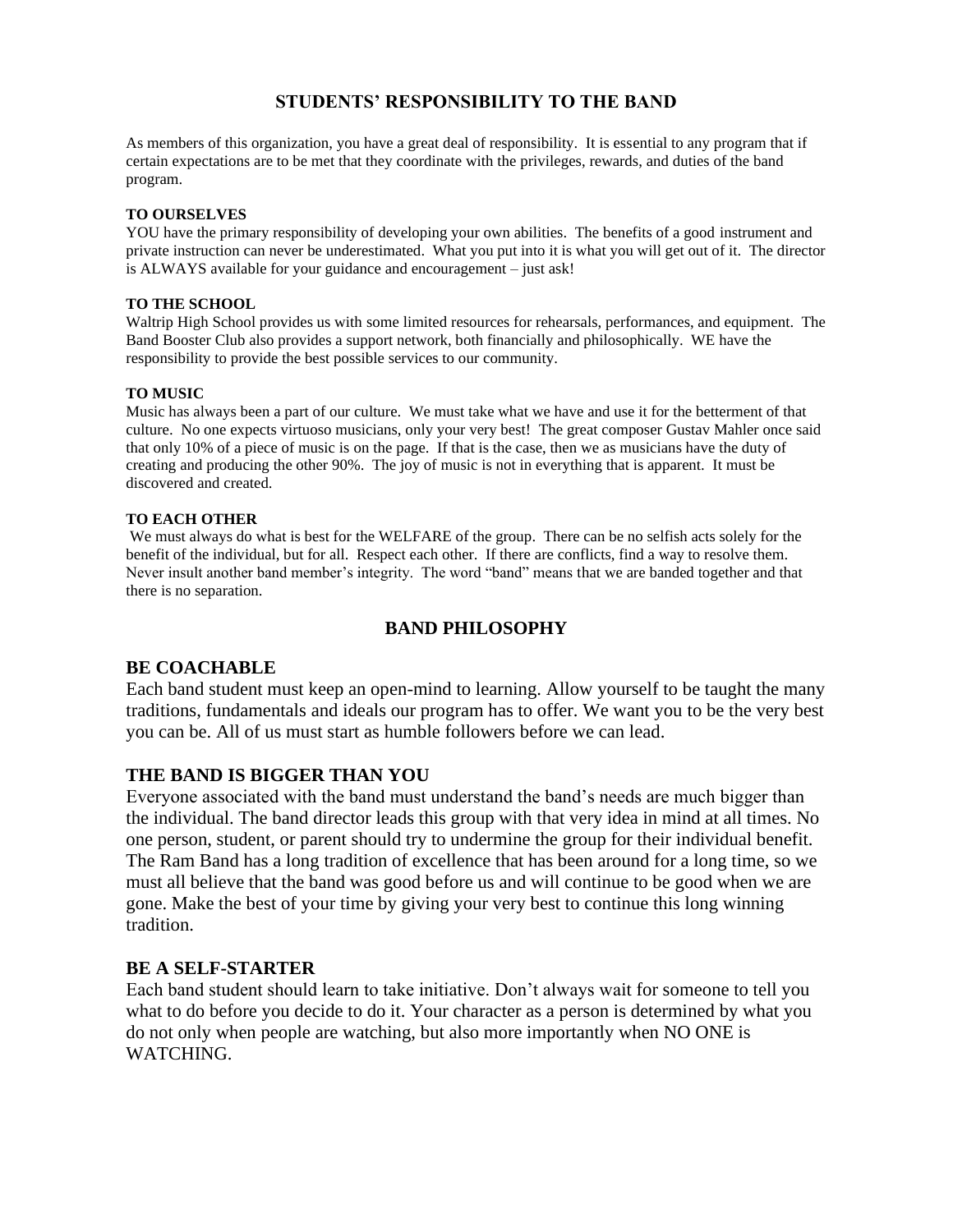# **RAM BAND FEES**

The fees listed below are for each Waltrip HS Ram Band Member to be responsible for in order to perform and participate with the band program. The initial band fee helps our band to establish a working fund for insurance against theft, repair, daily maintenance, etc. The General Band Fee of \$50 is due by September 3, 2021. The remaining fees are due no later than December 9, 2021. Payment options are available and listed on our band calendar. Please speak directly with the Director of Bands, Mr. Espinosa.

- ➢ General Band Fee: \$50
- ➢ Uniform Rental Fee: \$25
- ➢ Band Shirt: \$15 (Red spirit dri-fit style shirt)
- ➢ Band Shoes: \$40
- ➢ Contest T-Shirt: \$12 (Based on the marching show theme)
- ➢ Band Shorts (black mesh): You may buy these at any store. To be worn under the uniform.
- ➢ White Uniform Gloves: \$5
- ➢ Instrument Rental Fee (Any School-Owned and percussion instruments): \$50
- ➢ Marching Show Fee: \$40
- ➢ Instructor/Clinician Fee: \$50

\*\*All students in band pay clinician/instructor fees. These fees help offset the total amount needed to utilize such instruction, as these individuals are not paid for by the school district. If you have any questions or need further clarification on these fees, please contact Mr. Espinosa directly. **\*\*Please make all checks or money orders payable to\*\* Waltrip High School Band \*\* NOTE**: All students must provide their own black socks to go along with the performance uniform. Students may also purchase their own flip-folder to hold their marching band music. In addition, the student will be allowed to perform with the Waltrip Band as long as the general band fee of \$50 has been paid and/or when arrangements to pay have been made with the Band Director, Mr. Espinosa.

**COLORGUARD FEES** (If your child has any of the listed items from the previous year, please subtract that from the total fee amount.)

- ➢ General Band Fee: \$50
- ➢ Uniform Rental Fee: \$75
- ➢ Band Shirt: \$15 (Red Spirit dri-fit Shirt)
- ➢ Band Contest T-Shirt: \$12
- ➢ Band Shorts (black mesh): You may buy these at any store. To be worn under the uniform.
- ➢ Pep Rally Uniform: \$50
- ➢ Marching Show Fee: \$40
- ➢ Equipment Fee: \$35
- ➢ Guard Shoes: \$40
- ➢ Guard Duffle Bag: \$30
- ➢ Clinician/Instructor Fee: \$40
- $\triangleright$  TOTAL = \$387

# *\*\*ALL BAND MEMBERS WILL NEED A PAIR OF BLUE JEANS, KHAKI PANTS and KHAKI SHORTS.\*\**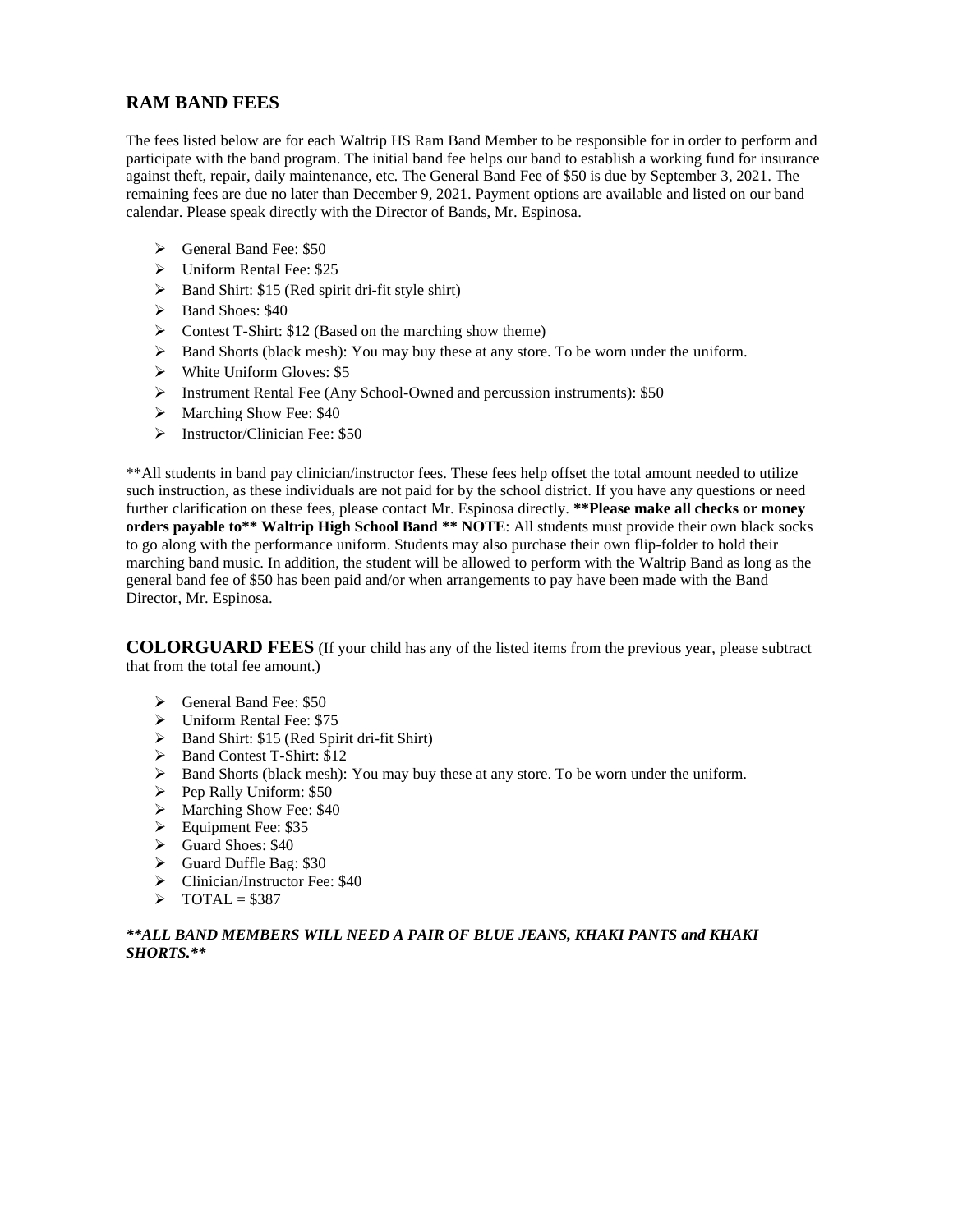# **STUDENT EXPENSES**

Each student shares equally in the responsibility of procuring money for the operational budget.

Each student shares equally in the responsibility of procuring money for travel. The dollar amount varies each year depending on travel demands (hotels, bus, air-fare, food, etc.).

If a student is a Drum Major or Color Guard Member, he/she will have extra equipment and instructional costs. Summer camps, mandatory for Leadership Team Members, are extra expenses.

A student should not have to work for band fees if they proactively participate in our band fundraisers. Money should not be a reason for a student to quit or drop band. Financial hardships can be worked through.

# **STUDENTS AND PARENTS RAISE FUNDS BY:**

- Participating in sales projects. Fundraising opportunities are available to ALL STUDENTS.
- Participating in non-sales projects.
- Student/Parent out of pocket money.
- Combination of any or all of the above.

#### **REFUND AND TRANSFER OF FUNDS**

- 1. No project funds will be refunded.
- 2. Any student who is removed or withdraws from the Band Program (Band or Color Guard) will forfeit any and all deposited funds.
- 3. It is expected that each student fulfill his/her requirement of operational and travel funds.

# **REQUIRED EXPENSES**

# **OPERATIONAL**

Each student shares equally in the responsibility of procuring the money for the operational budget of the organization. The operational budget includes the purchasing of music, service of office equipment, and other necessary items required for the continued operations of the organization. The operational budget for the Waltrip Ram Band and Color Guard is generally between \$100,000 - \$150,000 per year.

# **MARCHING SEASON**

The rental fee for marching uniforms and concert uniforms is \$25.00. DRY CLEANING FOR THE UNIFORM IS TAKEN CARE OF BY THE SCHOOL. Marching hats must be maintained by the student. All lost or damaged equipment will be replaced or repaired by the student at the discretion of the Director. The Band shirts are not included in the rental fee. Black marching shoes and LONG black socks are required. Shoe cost is \$40 and must be ordered through the Ram Band.

# **CONCERT SEASON**

Each student will receive a Concert Band Uniform. Everyone is to wear LONG black socks and shoes. (This also includes Color Guard members.)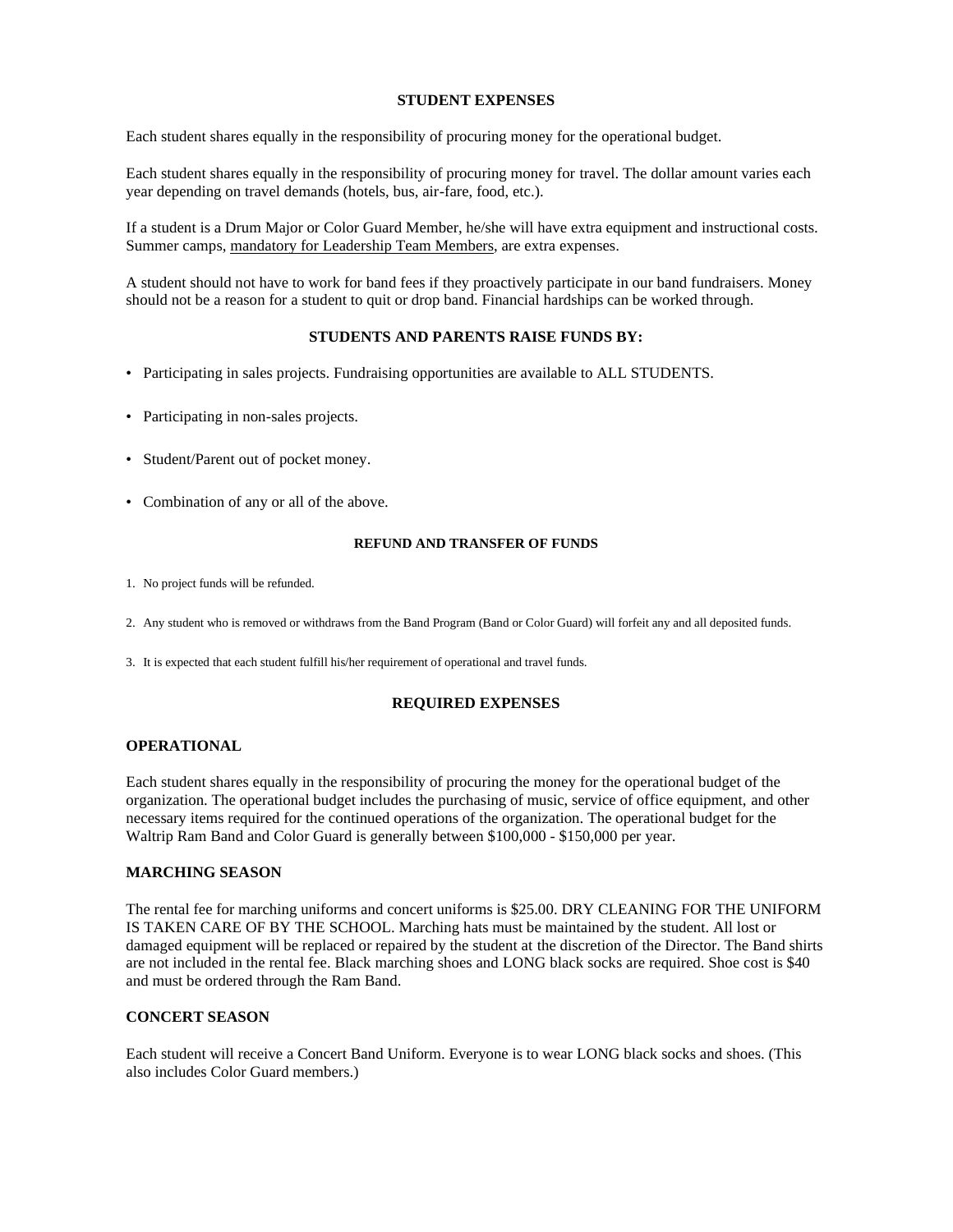# **COLOR GUARD**

Expenses for the Color Guard are pro-rated among all members. A \$35 equipment fee will provide for practice equipment and supplies. Required items will be designated by the Color guard instructor or Band Directors. Summer Camp is encouraged and cost is determined by the chosen camp. Extra cost may apply to participate in Winter Guard. Those costs will be determined by the color guard instructor and band director.

# **DRUM LINE**

Expenses for the Drum Line are pro-rated among all members. A \$50 instrument fee will provide for practice equipment and supplies. Each member is required to supply his/her own mallets, sticks and stick bag as designated by the Director. Summer Camp is encouraged and cost is determined by the chosen camp.

# **INSTRUMENT RENTALS**

The rental fee for instruments provided by the school is \$50 per wind instrument/percussion instrument per year. The student/parent is responsible for maintenance and upkeep of the equipment during the school year.

# **INSTRUMENTS PROVIDED BY THE SCHOOL ARE INSURED BY THE DISTRICT WHEN IN USE BY A STUDENT ON CAMPUS OR AT A SCHOOL SPONSORED ACTIVITY.**

It is recommended that families who use instruments provided by the school either purchase instrument insurance or attach the instrument's serial number to your homeowner's policy. The student/parent is responsible for any deductible fees on insurance claims. This will protect any liability that the student and family may have in case of loss or damage of the equipment. Please contact the Directors immediately for replacement value of your student's instrument. This would be a wise step for everyone who owns his/her instrument as well.

# **EQUIPMENT**

A quality program requires quality musical instruments. By the time a student is a sophomore at Waltrip, he/she will be expected to be using what is considered a semi-professional or a professional quality instrument. In most cases, these instruments will have been purchased during the eighth or ninth grade years.

A list of acceptable instruments is available in the Band Office. If a purchase is needed, the staff will be most happy to consult with the student and his/her parents in order to avoid an inappropriate purchase and to assist in obtaining the best possible price for the instrument. It is recommended you speak with a director before making a musical instrument purchase. We want to help you find the correct value of instrument for your money. There are many instruments found online that are not of good quality.

#### **OPTIONAL EXPENSES**

Performance CD'S and DVDs are also available for purchase. Contact the Directors and check the website for information regarding these items.

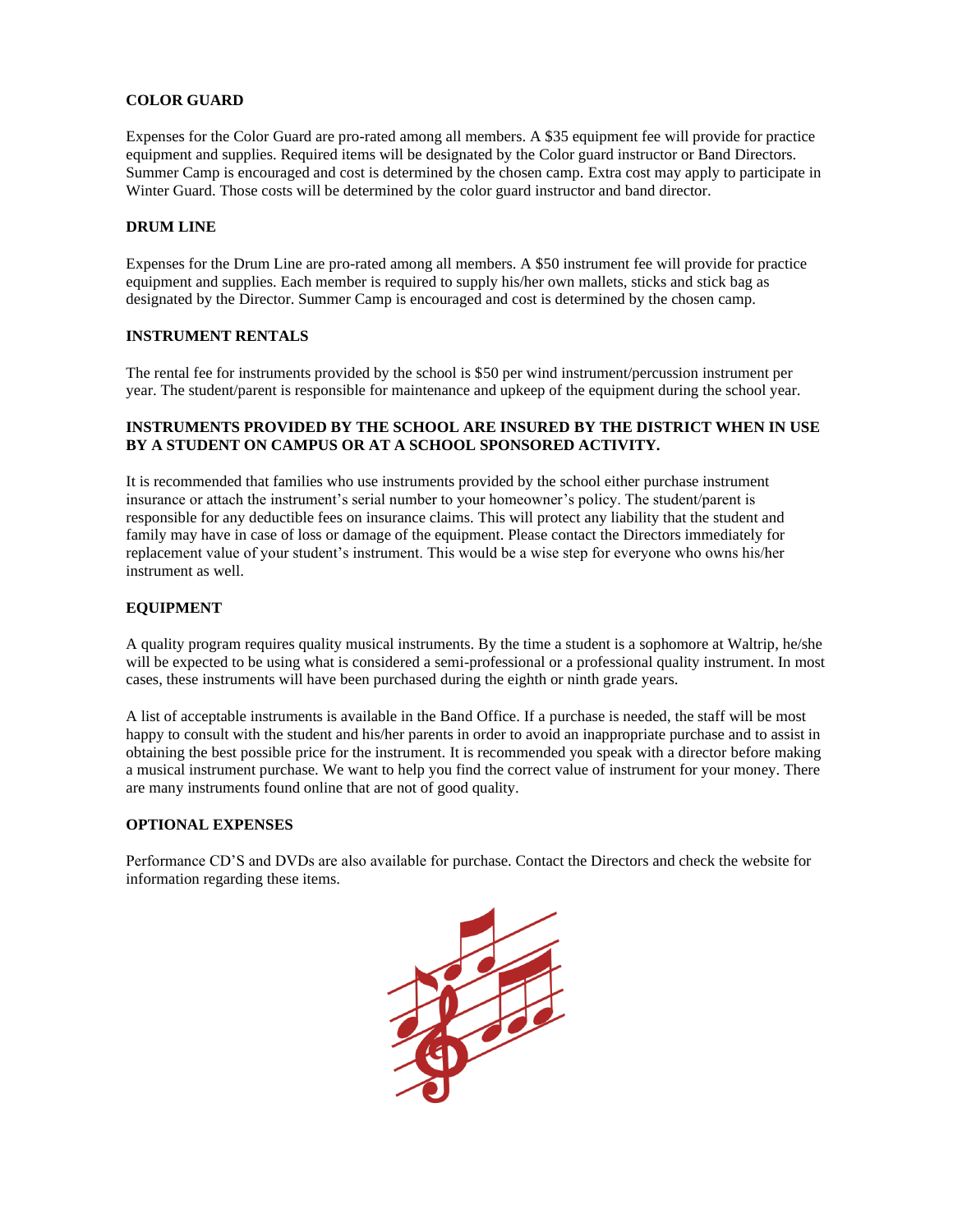# **TEN RAM BAND COMMANDMENTS**

- **I. Thou shall NOT show PDA in uniform.**
- **II. Thou shall respect thy uniform.**
- **III. Thou shall NOT utter profanity in uniform on the field.**
- **IV. Thou shall NOT partake gum, candy, food or drinks in band room.**
- **V. Thou shall be on time to class.**
- **VI. Thou shall NOT sleep during announcements.**
- **VII. Thou shall pay band fees on time and in full.**
- **VIII. Thou shall attend ALL rehearsals, performances, and competitions.**
	- **IX. Thou shall respect other band members and their belongings.**
	- **X. Thou shall always conduct thyself in a manner befitting a…**

# *WALTRIP RAM BAND MEMBER!!!!*

# **USE OF THE BAND FACILITY**

# **BANDROOM**

The use of band facilities before, after, and during school is a privilege. Students who abuse the facility will be disciplined accordingly. Any abuse or damage will be considered vandalism. **NO OUTSIDE STUDENTS ARE PERMITTED IN THE BANDROOM or BAND AREA** except for business with the director. There will be no horseplay, i.e. throwing of things, in or around the band room. All percussion and guard equipment is off limits to anyone not specifically designated to use him or her. No storing of personal items – THE BANDROOM IS NOT A LOCKER! We have a NEW band hall…TAKE CARE OF IT!!

# **PRACTICE ROOMS**

Practice rooms are to be used for **practice or private instruction.** Keep the room neat with the appropriate music stands in place.

# **LIBRARY, BAND OFFICE, PHONE**

The **library** is private and is to be used only by the library student leaders. Materials may be checked out through the librarian; this includes Solos, Ensembles, and Etude Books. The **band office** is private and is not to be entered by any student without permission from the director or a staff member. All students should keep in mind that this is a place of business. KNOCK AT ALL TIMES BEFORE ENTERING. **Telephone** use should be kept to a minimum and is not for personal use. **Ask permission before using.**

# **MARCHING BAND**

# **Summer Band Camp**

Held beginning August 2nd, summer band is MANDATORY for all new and veteran members. Summer Band "camp" week runs from 7:15AM – 5PM. Camp is taught by the Ram Band directors, camp staff, and student leadership. Camp is required of all students in the band. Approximately "seven weeks" of normal rehearsal time is crammed into the two weeks, so attendance is a must. Parent volunteers are welcome to attend to help out with whatever needs may arise.

# **PRACTICE**

Students are expected to attend all rehearsals and performances. If there is a situation that will prevent this, an excuse form must be requested and filled out BEFORE HAND. After- school rehearsals will be every day, 4:10PM – 6:10PM. If a student is absent from school on the day of an after-school rehearsal, this does not automatically excuse the student for that afternoon. Someone must contact a band director at the band office, *713-688-1361 ext. 015236* or send a message via the Band App. Do not leave a message with a student. You may email as well.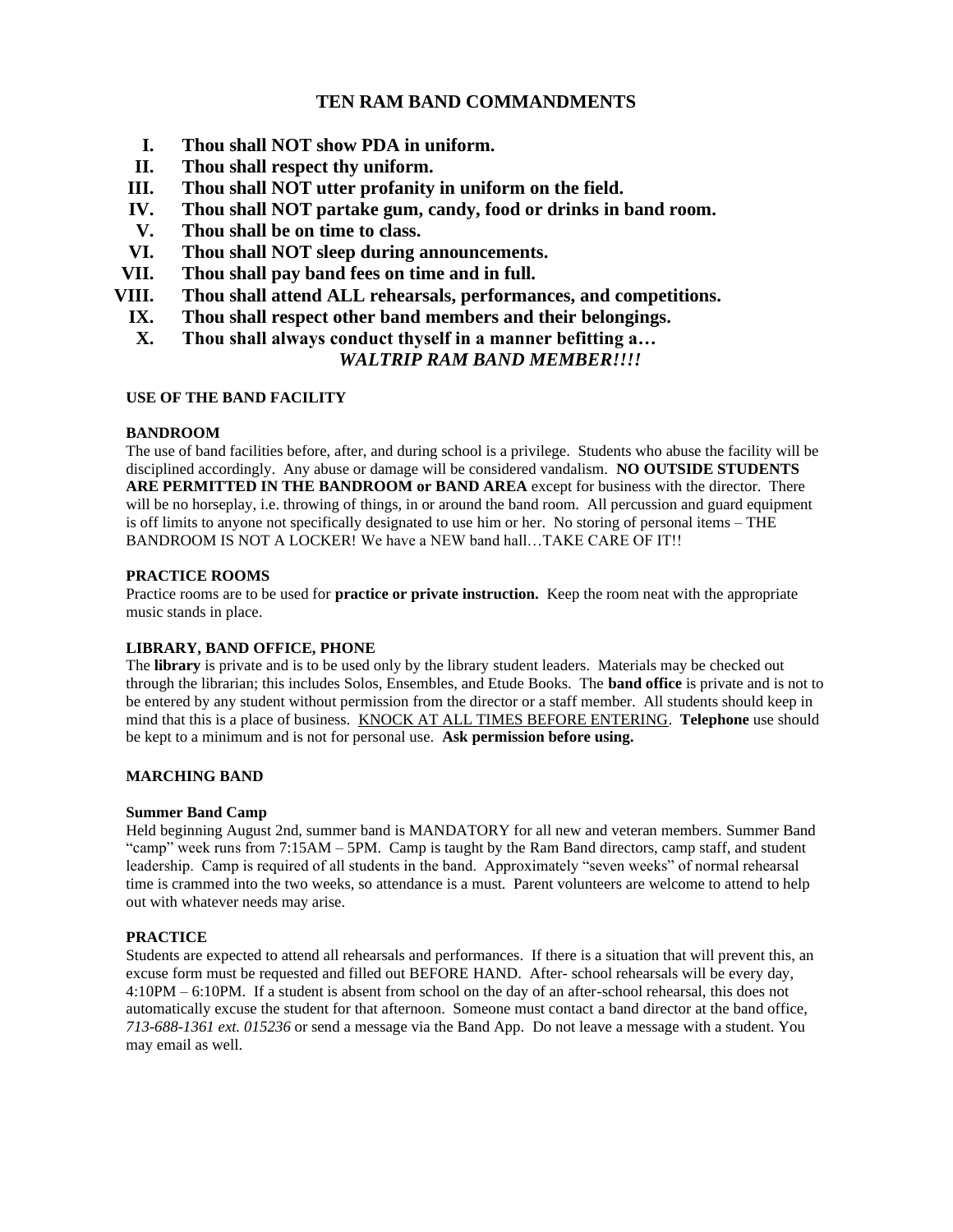# **ALTERNATES**

One of the most important members of the marching band is the alternate. Due to absences of others and the inability of some to work at their part, it is necessary to "fill in" these spots with alternates. Alternate members must be enthusiastic and willing to learn new material at a rapid pace. Alternates are critical to our success!!! The chances of an alternate working his/her way into a spot are very good if that alternate participates, works hard, learns the music, and does it with a good attitude. The following policy will be used:

The marching routine will be written for a set number of positions. Two members will learn the same spot and will rotate. Spot assignments will be assigned by the director based on attendance, preparation, attitude, behavior and music pass-offs. Some of these alternate spots go to our newest beginning members.

# **UNIFORMS**

# **The band will provide the following in regards to the uniform**:

Hat and plume **Trousers** Coat and accessories

Please make sure that the trousers are hemmed so that the bottom of the trouser legs touch the top of the dress band shoes with a slight break in the crease. PLEASE DO NOT CUT ANY MATERIAL!!!!

**The student will provide the following**:

Khaki Pants, Khaki Shorts, Blue Jeans and black belt Black socks Black Mesh Shorts

# *THE UNIFORM IS TO BE WORN PROPERLY AT ALL TIMES!*

# **INSPECTION**

Prior to a few performances of the band, all band members will stand inspection. Any member that does not pass the inspection will not participate in the given performance. Band members will be checked for the following:

- Cleaned, pressed uniforms
- Correct hems on trousers
- Cleaned, polished shoes
- Hair correctly worn-all hair will be up off of the collar at all performances
- **NO Jewelry, NO Make-up, NO Piercings, NO Un-Natural Hair Colors**
- Clean, lubricated instruments

*Do not get your ears pierced during marching band season!*

The Waltrip Ram Band performs at all or most Waltrip HS Varsity Football games. The Band will perform stand music during the game and performs their contest marching show during halftime. The band provides entertainment, spirit and pride to each of the games. These performances are important because they allow the band an opportunity to perform in front of a live audience in preparation for our marching contests.

#### **2021 Waltrip High School Varsity Football Schedule**

 $* = 8<sup>th</sup> Grade/MS Band Night; ** = Homecoming/Alunni Night; *** = Senior Recognition Night$ 

| Date                           | Home             | Visitor            | Location      | <b>Time</b>        |
|--------------------------------|------------------|--------------------|---------------|--------------------|
| Fri., Aug. $27th$              | Waltrip HS       | Lumberton HS       | Delmar        | 7:00 <sub>pm</sub> |
| Thurs., Sept. 2 <sup>nd</sup>  | Waltrip HS       | Klein Forest HS    | Delmar        | $7:00 \text{pm}$   |
| Fri., Sept. $10th$             | <b>Austin HS</b> | Waltrip HS         | Barnett       | 7:00 <sub>pm</sub> |
| Sat., Sept. 18th               | Willowridge HS   | Waltrip HS         | Hall          | 6:00 <sub>pm</sub> |
| Fri., Sept. 24 <sup>th</sup>   | Waltrip HS       | <b>Marshall HS</b> | Delmar        | 7:00 <sub>pm</sub> |
| Thurs., Sept. 30 <sup>th</sup> | Sterling HS      | Waltrip HS         | Barnett       | 7:00 <sub>pm</sub> |
| Thurs., Oct. 7 <sup>th</sup>   | Waltrip HS**     | <b>Madison HS</b>  | Delmar        | $7:00 \text{pm}$   |
| Fri., Oct. $15th$              | Galena Park HS   | Waltrip HS         | <b>GPISD</b>  | 7:00 <sub>pm</sub> |
| Thurs., Oct. $21st$            | Waltrip HS***    | Northside HS       | Delmar        | 7:00 <sub>pm</sub> |
| Thurs., Nov. 4 <sup>th</sup>   | Sharpstown HS    | Waltrip HS*        | <b>Butler</b> | 7:00 <sub>pm</sub> |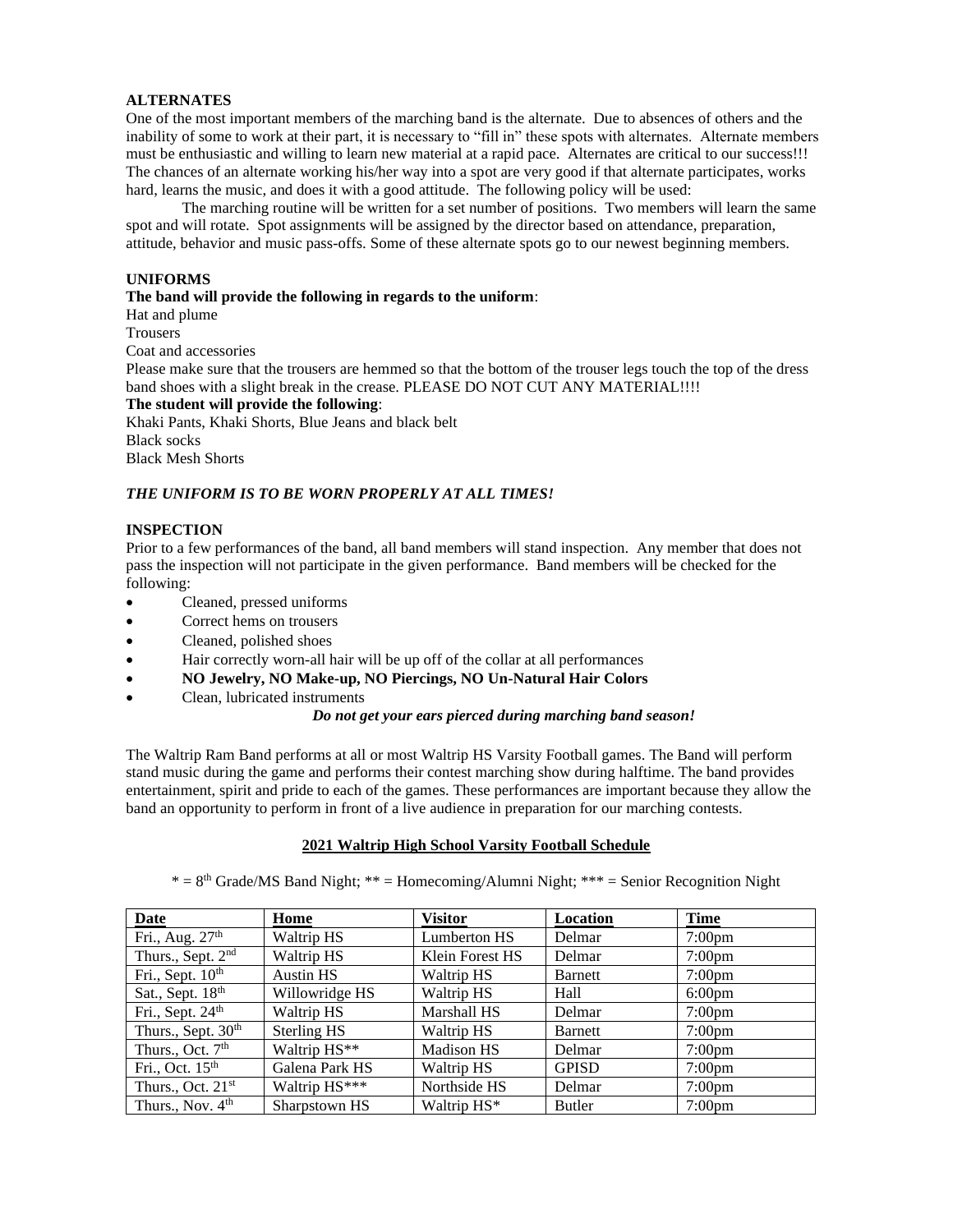# **THE EXPECTATIONS, RULES, POLICIES AND PROCEDURES FOR THE WALTRIP BAND**

- You are subject to the H.I.S.D. student code of conduct.
- You will follow the guidelines and procedures of the Waltrip HS Student Handbook
- The Waltrip Band rehearses Monday-Friday during band class. After school practice is daily, Monday-Friday, 4:10pm – 6:10pm. **ATTENDANCE IS REQUIRED.**
- Football game performances are usually on Fridays or Saturdays, and some Thursdays. On game day, you will report to the Band Hall at 4:45pm unless directed otherwise by the Directors.
- The Waltrip Band performs at Varsity Football games, parades, competitions and other special events. **ATTENDANCE IS REQUIRED.**
- If you have a job and/or other activity outside Waltrip HS, you are required to notify your employer and/or activity leader about rehearsals and performances. Make arrangements to attend.
- Before missing or being late for a rehearsal or performance, you must provide the Band Director with a written excuse signed by your parent/guardian. As a general rule, an acceptable excuse is any excuse that is in accordance with H.I.S.D. attendance policies.
- Upon entering the Band Hall, you are to remain in the Band Hall. Get your music, music stand, instrument and/or equipment. Immediately sit down in your seat and prepare yourself for rehearsal by beginning to warm-up properly (long tones, lip slurs, scales, etc.). Be certain to have a sharpened pencil at all times.
- You are responsible for carrying and playing ONLY your assigned instrument.
- Keep the Band Hall neat and clean at all times. Save all trash at your seat and dispose of it as you leave the Band Hall. Take care of your NEW BAND HALL!!
- Food, drinks, candy, combs, brushes, lotion, hair spray, nail polish, mirrors, make-up are to be consumed or used outside the Band Hall.
- Horseplay is PROHIBITED at all times.
- When you hear the sound of a whistle, you will immediately stop moving and get quiet instantly. Listen quietly, politely, and intently for instruction. In addition to the Band Director, his Assistants and Chaperones, your Drum Majors are your leaders. Follow their instruction.
- Profane, derogatory, and/or abusive words in any language, whether directed toward anyone or not, will not be tolerated.
- When the Band Director or his designee is on the podium, you are to remain quiet. You will remain seated and give your undivided attention and complete cooperation.
- You will always show respect to the Band Director, his Assistants, Parents, Chaperones, other students, yourself and to the Faculty and Staff of Waltrip High School.
- Sit in your chair properly without rocking it or tilting it in any direction.
- Remain silent during rehearsals.
- Raise your hand for permission to speak or leave.
- Listen to and mark with your pencil all instructions given concerning musical interpretation.
- Put your name on your instrument case, your music folder and music.
- Practice your instrument daily. Take your instrument home on weekends.
- MAINTAIN PASSING GRADES IN ALL CLASSES. In order to participate, you need to remain UIL eligible.
- Everything you do and/or say that involves and/or concerns the Waltrip Band will be done and said with pride and in an appropriate manner. This also includes all social media interactions.
- Woodwind players must provide their own mouthpieces, reeds, reed guards, neck straps, swabs, grease, lyres and flip-folders.
- Brass players must provide their own mouthpieces, oil, grease, lyres and flip-folders.
- Percussionists must provide their own sticks and mallets. They will be financially responsible for replacing drumheads that break on their assigned instrument.
- Your issued marching band uniform is valued at \$500. Take care of it with pride!!
- You are to wear your band shirt, band shorts, black socks and Band shoes while wearing your marching band uniform. NO EXCEPTIONS.
- No physical display of affection (PDA) while in uniform.
- Students should wear the full uniform. It is ALL or NOTHING.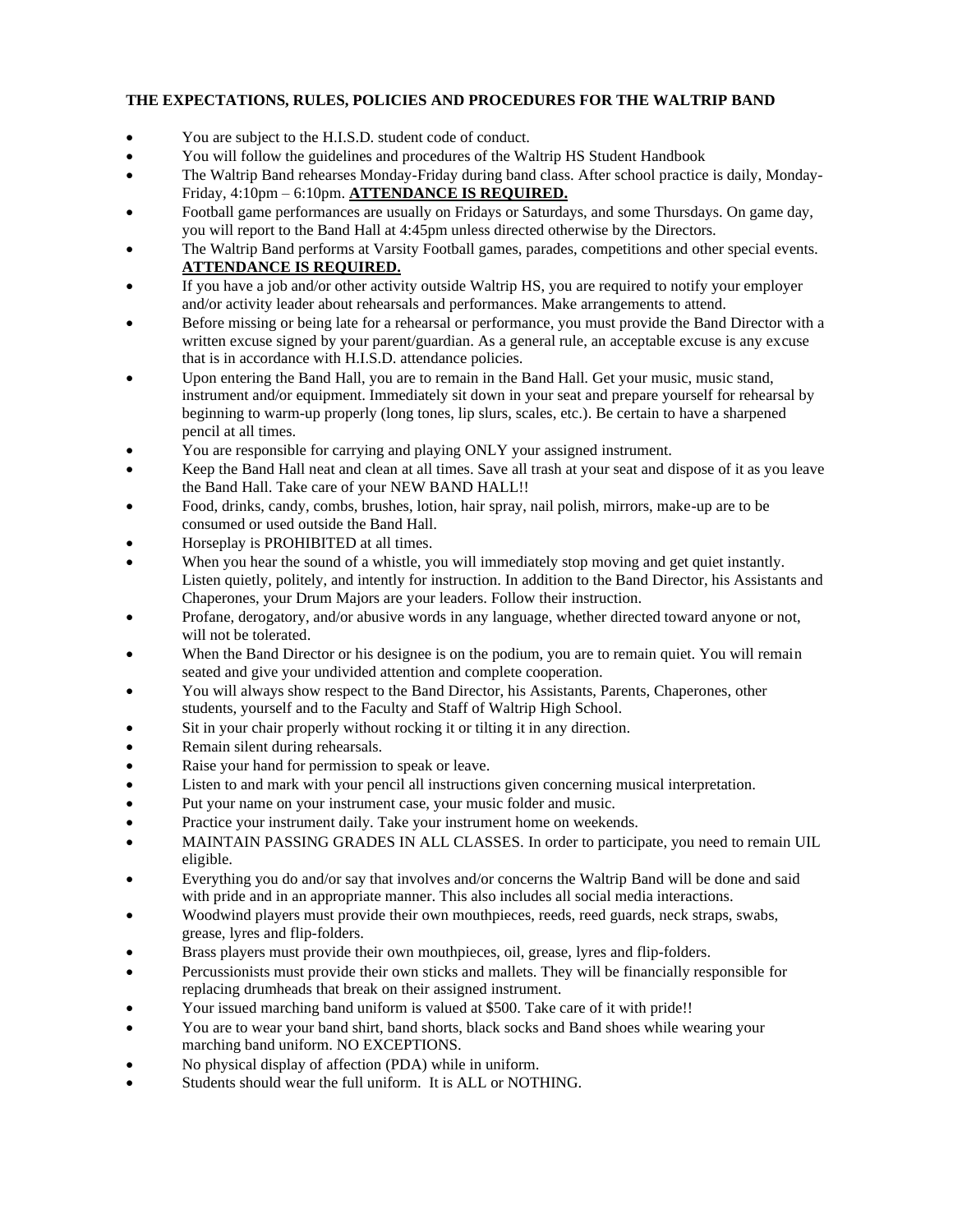- For football games, students will be dismissed upon exiting the stadium. Students may ride home with a parent/guardian or another individual, but a band director must have a note signed by parents prior to departure and the said person must make contact with the director at dismissal time. This also applies to parents.
- When marching to and from the stadium, the band will remain at ATTENTION. When you have class IT SHOWS – when you don't, IT SHOUTS!
- Only uniformed band members are allowed in the band section.
- All members are to remain in their "section." Any stands "Go cheers" will not be played unless rehearsed and approved by the director.
- There will be an approved snack and water only in the stands. Ask for permission to go to the restroom. A chaperone or staff member must escort you to the facilities.
- All members should be alert as to what is going on down front. Be ready to react immediately to instructions given by the drum major or director.
- If a student must leave the band section, another student must accompany him/her and both must have permission from the director.

# **BAND TRAVELING**

- If a conversation can be heard in the front of the bus, it is TOO LOUD!
- There will be no hanging out of or talking out of bus windows.
- Please lower the volume level considerably when entering towns or stadiums. This is for your safety, is courteous to the bus driver, and an act of class!
- Please keep the bus clean; pick up after yourselves and always thank the chaperones and driver!

# **COMPETITIONS**

Competitions are special events where we get to perform for a sophisticated audience and very competent judges. WE ARE THERE TO DO OUR BEST – NOT TO WIN!! If we do our best, then everything will take care of itself. Specific information is given prior to competitions as to directions, departure and anticipated return time. All parents are encouraged to attend competitions and support the band. Students may use the band phone to call following a trip. Parents, PLEASE COME IMMEDIATELY when called.

# **MATERIALS GRADE**

Each student should have the following items in class everyday:

- a sharpened pencil
- your instrument (sticks, mallets)
- your music and folder
- at least three reeds (clarinets and saxophones) and water bottles (trombones)
- at least two reeds (oboes and bassoons) and water canisters for soaking.

From time to time during the school year you will receive a materials grade. If you have all the items listed above, you will receive a daily grade of "A." Your grade will be lowered one letter for each item you are missing, but students will be given two days to bring in any missing items. The easiest way to avoid this is to have everything that you need, at all times! After the second day, the letter grade may be lowered.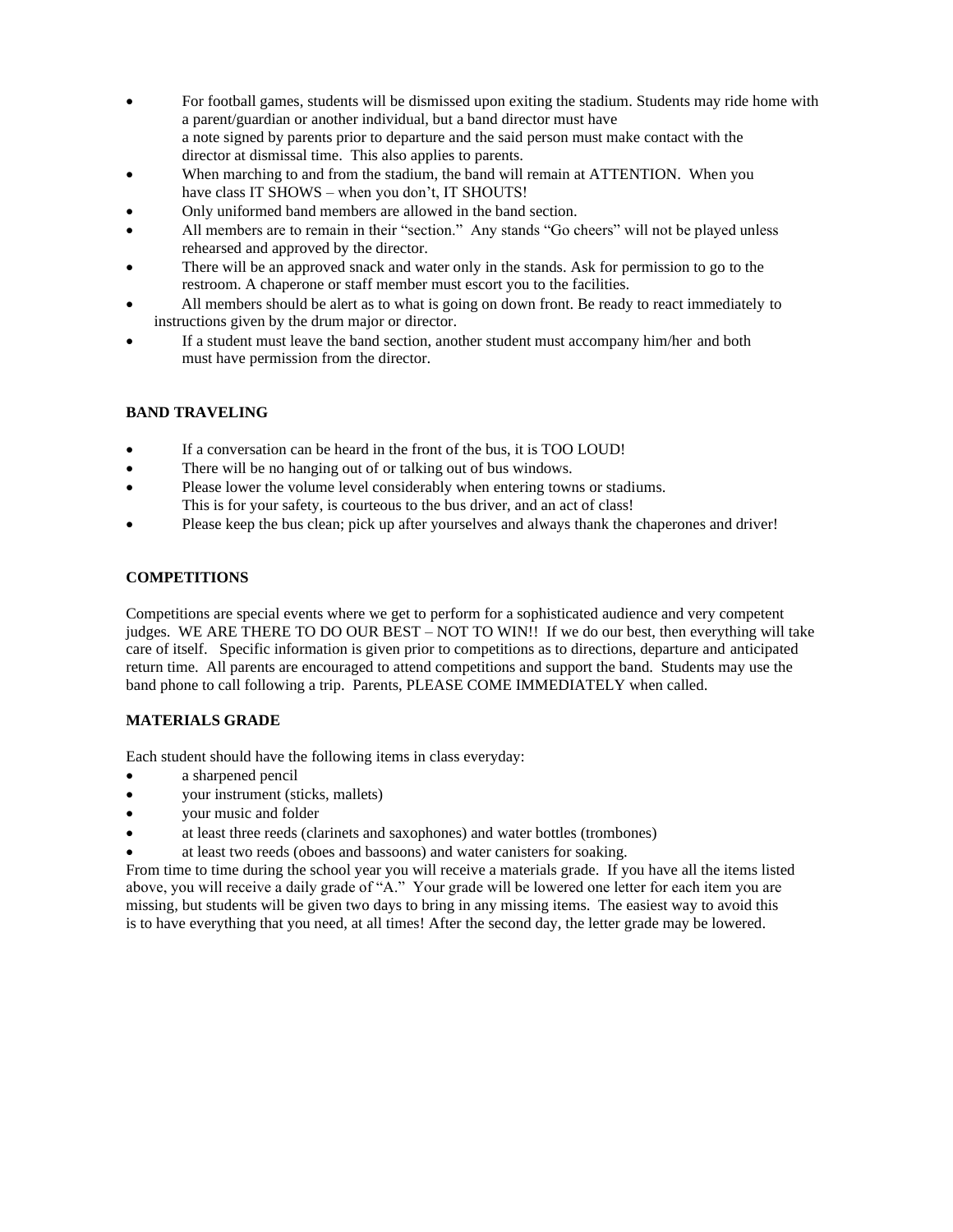# **SCHOLARSHIPS**

There are a wide variety of scholarships available for both music majors and non-music majors on the collegiate level. Many universities grant partial scholarships or a one-time scholarship to students who simply agree to play in an ensemble, and some will waive out-of-state tuition. Information varies at each school. Ask in the band office and we will do all that we can to help in your future endeavors.

# **LOST MUSIC**

Each student will be assessed a \$1 fee for missing or torn music. See librarians or the director for any problems concerning music.

# **PRACTICE**

As with any activity, you get out of it what you put into it. Band will not be "FUN" unless you practice! There are many values in the study of music as a discipline that transfer to other areas of life. Although this will not immediately happen, persistent practice will lead to enthusiastic, driven practice. Remember: "Practice makes Permanent!" Here is a suggested plan of study:

| Pick a set time each day                                                                  | Use a tuner for a portion of your practice |
|-------------------------------------------------------------------------------------------|--------------------------------------------|
| session                                                                                   |                                            |
| Have an acoustically dry place of practice                                                | Increase dynamic range (work on            |
| pianissimo)                                                                               |                                            |
| Use our daily warm-up & think "tone"                                                      | Increase endurance (15 minutes of full)    |
| tone playing)                                                                             |                                            |
| Play some form of scales at every practice session Increase range (highest note with good |                                            |
| tone)                                                                                     |                                            |
| Take a break every 20 minutes                                                             | Use a metronome for part of the time       |
| Work on technique (articulations, accents, etc.)                                          | "I will start with minutes and             |
| increase to                                                                               |                                            |
| Practice sight-reading                                                                    |                                            |

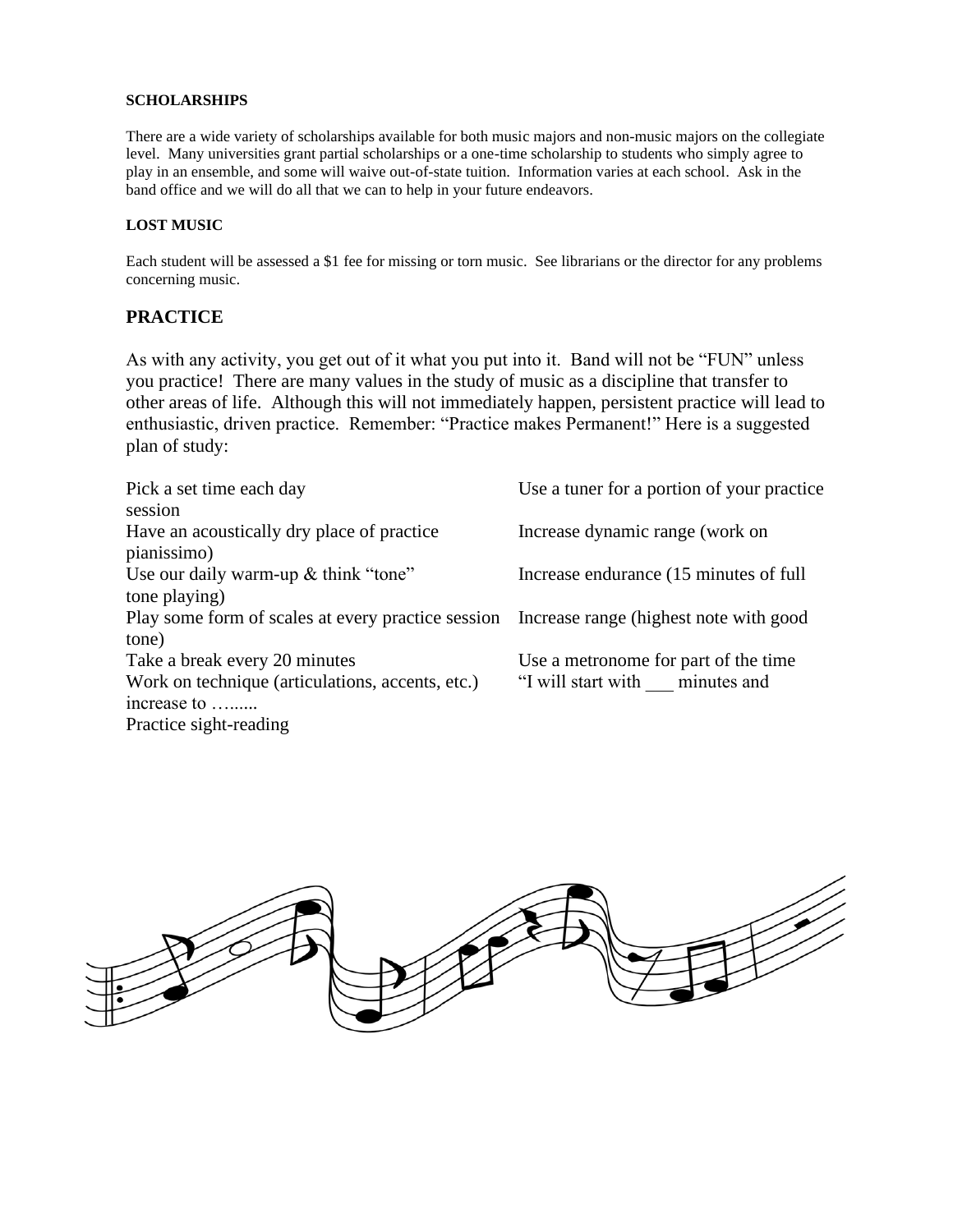# *WALTRIP HIGH SCHOOL BAND STUDENT LEADERSHIP TEAM*

# **2021-2022**

# **Head Drum Major**: Emily Diaz **Asst. Drum Major:** Reychal Gray **Resv. Drum Major:** Robbie Paniagua **2**

**nd Resv. Drum Major:** Angie Flores

| LOGISTICAL TEAM               |                         | <b>INSTRUCTIONAL TEAM</b>           |
|-------------------------------|-------------------------|-------------------------------------|
| Quartermaster                 | Alayna Ferrin           | <b>Brass Drill/Music Instructor</b> |
| Asst. Quartermaster           | <b>Vicente Portales</b> | Asst. Brass DI                      |
| Treasurer                     | Briana Fowler           |                                     |
| Asst. Treasurer               | Judy Palestina          | Woodwing Drill/Music Instruc        |
| <b>Public Affairs Officer</b> | Jefran Butler           | Asst. Woodwind DI                   |
| Asst. PAO                     | Juan Martinez           |                                     |
| Secretary                     | Lesly Garcia            | Percussion Drill/Music Instrue      |
| Asst. Secretary               | Melody Longoria         | Asst. Percussion DI                 |
| Rsvd. Secretary               | Evan Weltin             |                                     |
| Librarian                     | Eliana Chavarria        | 2021-2022 Section Leaders           |
| Asst. Librarian               | Andrea Alexander        | <b>Head Flute</b>                   |
| Rsvd. Librarian               | Nicole Garcia           | Asst. Flute                         |
| E-Crew Chief                  | Abraham Morales         | <b>Head Clarinet</b>                |
| Asst. E-Crew Chief            | Elijah Salceda          | <b>Head Alto Sax</b>                |
| Historian                     | Kelsi Wilson            | Head Tenor/Bari Sax                 |
| Asst. Historian               | Mario Coronado          | Head French Horn                    |
|                               |                         |                                     |

| <b>LOGISTICAL TEAM</b>        |                         | <b>INSTRUCTIONAL TEAM</b>                |                        |
|-------------------------------|-------------------------|------------------------------------------|------------------------|
| Quartermaster                 | Alayna Ferrin           | <b>Brass Drill/Music Instructor</b>      | Andrew Brugner         |
| Asst. Quartermaster           | <b>Vicente Portales</b> | Asst. Brass DI                           | Jesse Espinosa         |
| Treasurer                     | <b>Briana Fowler</b>    |                                          |                        |
| Asst. Treasurer               | Judy Palestina          | Woodwing Drill/Music Instructor          | Jonathan Araniva       |
| <b>Public Affairs Officer</b> | Jefran Butler           | Asst. Woodwind DI                        | Joshua Diaz            |
| Asst. PAO                     | Juan Martinez           |                                          |                        |
| Secretary                     | Lesly Garcia            | <b>Percussion Drill/Music Instructor</b> | Sebastian Garza        |
| Asst. Secretary               | Melody Longoria         | Asst. Percussion DI                      | Angel Garza            |
| Rsvd. Secretary               | Evan Weltin             |                                          |                        |
| Librarian                     | Eliana Chavarria        | 2021-2022 Section Leaders                |                        |
| Asst. Librarian               | Andrea Alexander        | <b>Head Flute</b>                        | Moises Gonzalez        |
| Rsvd. Librarian               | Nicole Garcia           | Asst. Flute                              | Chyna January          |
| E-Crew Chief                  | <b>Abraham Morales</b>  | <b>Head Clarinet</b>                     | <b>Briana Fowler</b>   |
| Asst. E-Crew Chief            | Elijah Salceda          | <b>Head Alto Sax</b>                     | <b>Emmanuel Pinney</b> |
| Historian                     | Kelsi Wilson            | Head Tenor/Bari Sax                      | Miranda Perales        |
| Asst. Historian               | Mario Coronado          | <b>Head French Horn</b>                  | Chris Roman            |
|                               |                         | <b>Head Trumpet</b>                      | Conlan Ramirez         |
|                               |                         | Asst. Trumpet                            | <b>Marvin Perez</b>    |
|                               |                         | <b>Head Trombone</b>                     | Christopher Castaneda  |
|                               |                         | Asst. Trombone                           | <b>Cesar Torres</b>    |
|                               |                         | Head Euphonium                           | Jesse Ramos            |
|                               |                         | Head Tuba                                | <b>Wesley Hudgins</b>  |
|                               |                         | <b>Head Drum Captain</b>                 | Isaiah Reed            |
|                               |                         | Pit Captain                              | Riley Brugner          |
|                               |                         | Colorguard Captain                       | Lesly Vargas           |

#### **Private Lesson Scholarships**

Private lesson scholarships are available to students that need financial assistance. If financial assistance is awarded, it is expected for the student to remain in the program all four years or whatever remaining number of years of membership they have. If a student drops or quits the band program after receiving private lesson scholarship money, those funds must be returned or paid back in full. Please see a band director for more information.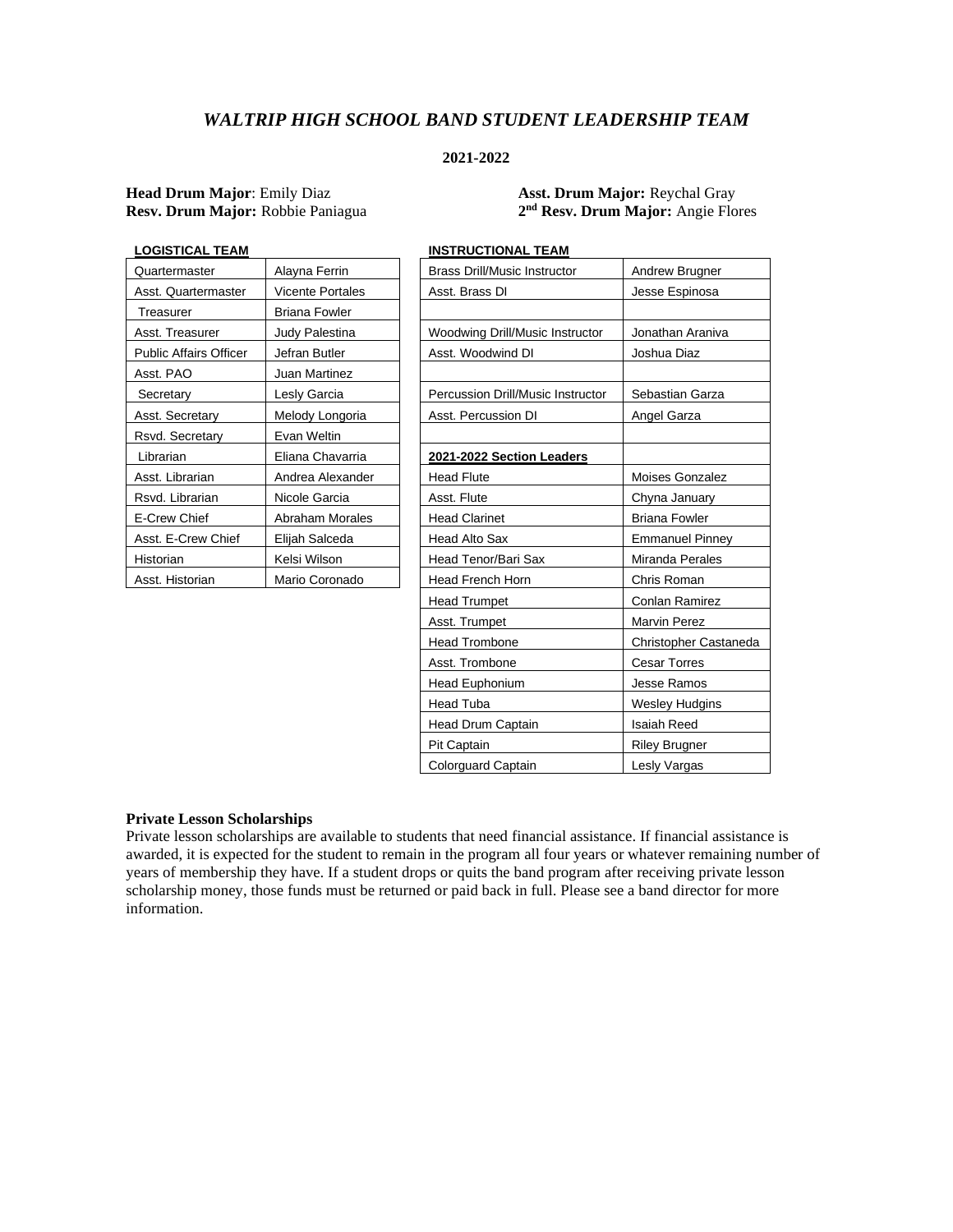# **LETTERMAN JACKETS**

The school district does not provide these jackets or letters for the band students. You may purchase them through the approved district vendor or another retailer. However, these jackets must reflect the school colors in order to be worn during or at school band functions.

# **EQUIPMENT NEEDS (Suggested)**

#### **PERCUSSION ACCESSORIES**

Each percussionist should have the following materials as specified by our percussion instructor:

A pair of marching sticks A pair of general snare sticks A pair of general timpani mallets or staccato mallets A pair of rubber xylophone mallets, Musser Blue or Musser Green A pair of yarn mallets, DS 16 or DS 18 A stick bag

\*Percussionists will be assessed a \$50 instrument rental fee for use of school equipment, provided that all accessory equipment is obtained.

# **INSTRUMENT AND MOUTHPIECE UPGRADES**

#### **MOUTHPIECES**

| <b>CLARINET</b>  | Van Doren B40 or B45 mouthpieces<br><b>DEG</b> Barrels<br><b>Rovner Ligatures</b> |
|------------------|-----------------------------------------------------------------------------------|
| <b>SAXOPHONE</b> | Selmer C*                                                                         |
| <b>TRUMPET</b>   | Bach 7C, 5C, 3C or 1 ½ C                                                          |
| <b>HORN</b>      | Schilke 29 or 30                                                                  |
| <b>TROMBONE</b>  | Bach 5G or 4G<br>Schilke 51 or 51 D                                               |
| TUBA             | Helleberg 120 S<br>Bach 18                                                        |

#### **INSTRUMENTS (Intermediate and Professional Models)**

| Piccolo   | Yamaha YPC 62                                 |
|-----------|-----------------------------------------------|
| Flute     | Yamaha 581 H                                  |
| Clarinet  | Buffet E-11, Buffet R-13                      |
| Oboe      | Loree or Fox 400                              |
| Bassoon   | Fox Renard 220 or 222                         |
| Saxophone | Old Selmer Mark VI, Yamaha Custom, P. Mauriat |
| Trumpet   | Bach Stradivarius, Yamaha, King               |
| Horn      | Conn 8D, Paxman M20 or Holton 179             |
| Trombone  | Bach 42 B, BO or Edwards                      |
| Euphonium | Yamaha 321 – S or Willson                     |
| Tuba      | Miraphone, St. Petersburg or Perantucci       |

#### **METHOD BOOKS**

| <b>FLUTE</b>    | Rubank Intermediate Method<br>Rubank Advanced Method<br>Altes Method<br>Art and Practice of Modern Flute Technique – Kincaid<br>Eck Method / Practical Studies / Tone Development |
|-----------------|-----------------------------------------------------------------------------------------------------------------------------------------------------------------------------------|
| <b>CLARINET</b> | Rubank Intermediate Method                                                                                                                                                        |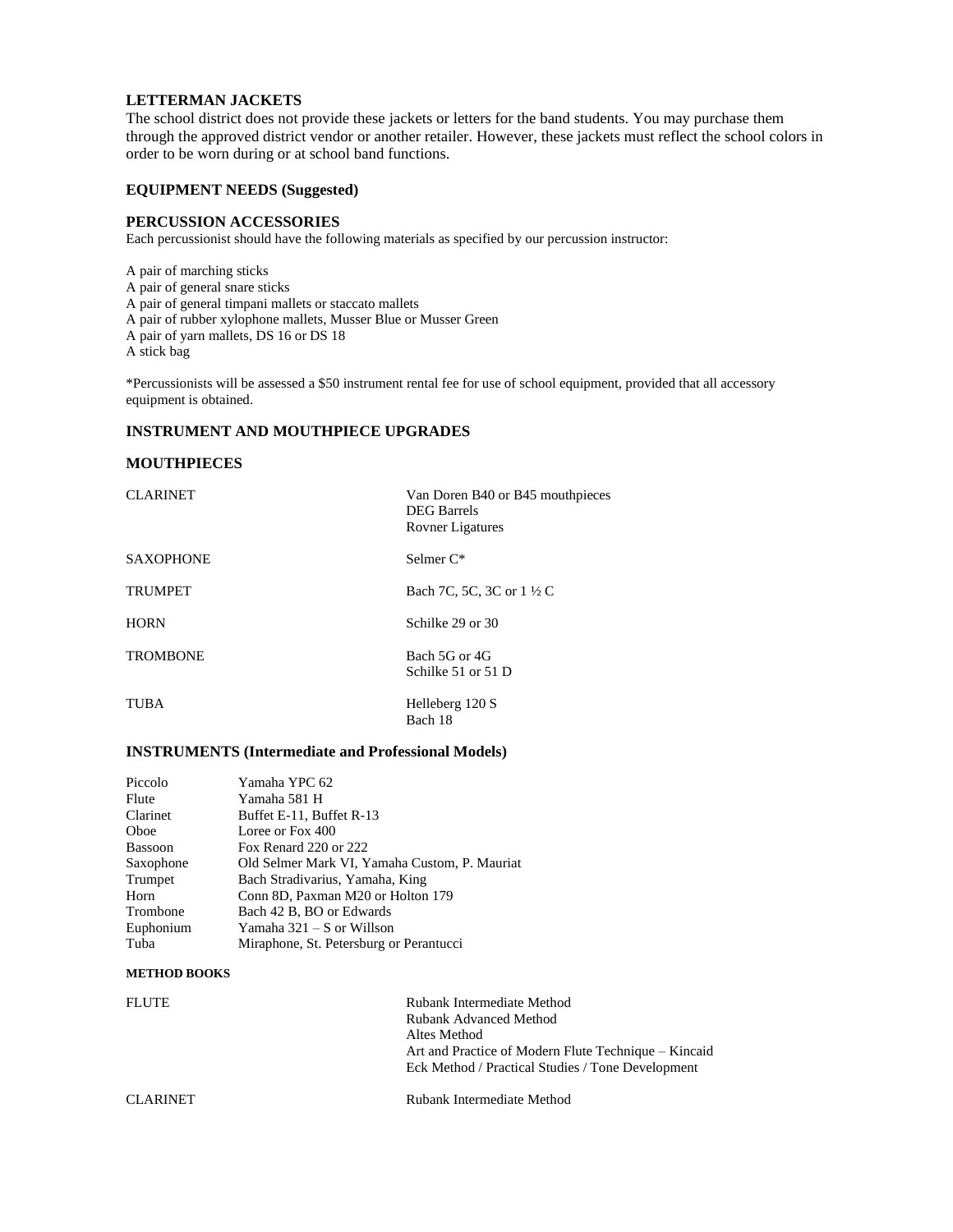|                      | <b>Rubank Advanced Method</b><br>Klose Celebrated Method for Clarinet<br>Rose: 40 Studies for Clarinet, Book I<br>Melodious and Progressive Studies - Hite                                                      |
|----------------------|-----------------------------------------------------------------------------------------------------------------------------------------------------------------------------------------------------------------|
| <b>OBOE</b>          | 50 Classical Studies for the Oboe - Joppig<br><b>Rubank Advanced Method</b><br>Andraud Practical and Progressive Method<br><b>Barrett Oboe Method</b>                                                           |
| <b>BASSOON</b>       | Rubank Intermediate Method<br><b>Rubank Advanced Method</b><br>Weissenborn Practical Method for Bassoon                                                                                                         |
| <b>SAXOPHONE</b>     | Rubank Intermediate Method<br><b>Rubank Advanced Method</b><br>Universal Method for Sax - DeVille<br>Gatti: 35 Melodious and Technical Exercises                                                                |
| TRUMPET              | Rubank Intermediate Method<br><b>Rubank Advanced Method</b><br>Arban Complete Conservatory Method<br>Herbert L. Clark Technical Studies<br>Schlossberg Daily Drills and Technical Studies                       |
| <b>HORN</b>          | Rubank Intermediate Method<br><b>Rubank Advanced Method</b><br>Kopprasch – Sixty Selected Studies for Horn (Vol. 1 & 2)<br>Concone – Lyrical Studies for Horn or Trumpet<br><b>Practical Studies - Getchell</b> |
| TROMBONE / EUPHONIUM | Rubank Intermediate Method<br>Rubank Advanced Method<br>Rochut Melodious Etudes Book I and II<br>Arban Method for Trombone / Euphonium<br>Schlossberg Daily Drills<br>Clark Method for Trombone / Euphonium     |
| TUBA                 | Rubank Intermediate Method<br><b>Rubank Advanced Method</b>                                                                                                                                                     |

# **RECORDINGS**

Just as the blind child cannot paint a picture of the sunset, an instrumentalist cannot duplicate a characteristic sound on their instrument without an appropriate model to emulate. Below are suggestions of artists for each instrument. Every student in the *(School name)* band program should own at least one recording of the following artists:

| FLUTE     | Jean-Pierre Rampal, Jim Walker               |
|-----------|----------------------------------------------|
| CLARINET  | Harold Wright, Larry Combs                   |
| OBOE      | Joseph Robinson, John Mack                   |
| BASSOON   | Bubonic Bassoon Quartet, Christopher Millard |
| SAXOPHONE | Jean Rousseau, Joseph Lulloff, Steven Mauk   |
| TRUMPET   | Phil Smith, Adolph Herseth                   |
| HORN      | Dale Clevenger, Dennis Brain                 |
| TROMBONE  | Joseph Alessi, Christian Linberg             |
| EUPHONIUM | Brian Bowman, Roger Behrend                  |
| TUBA      | Arnold Jacobs, Sam Pilafian                  |
|           |                                              |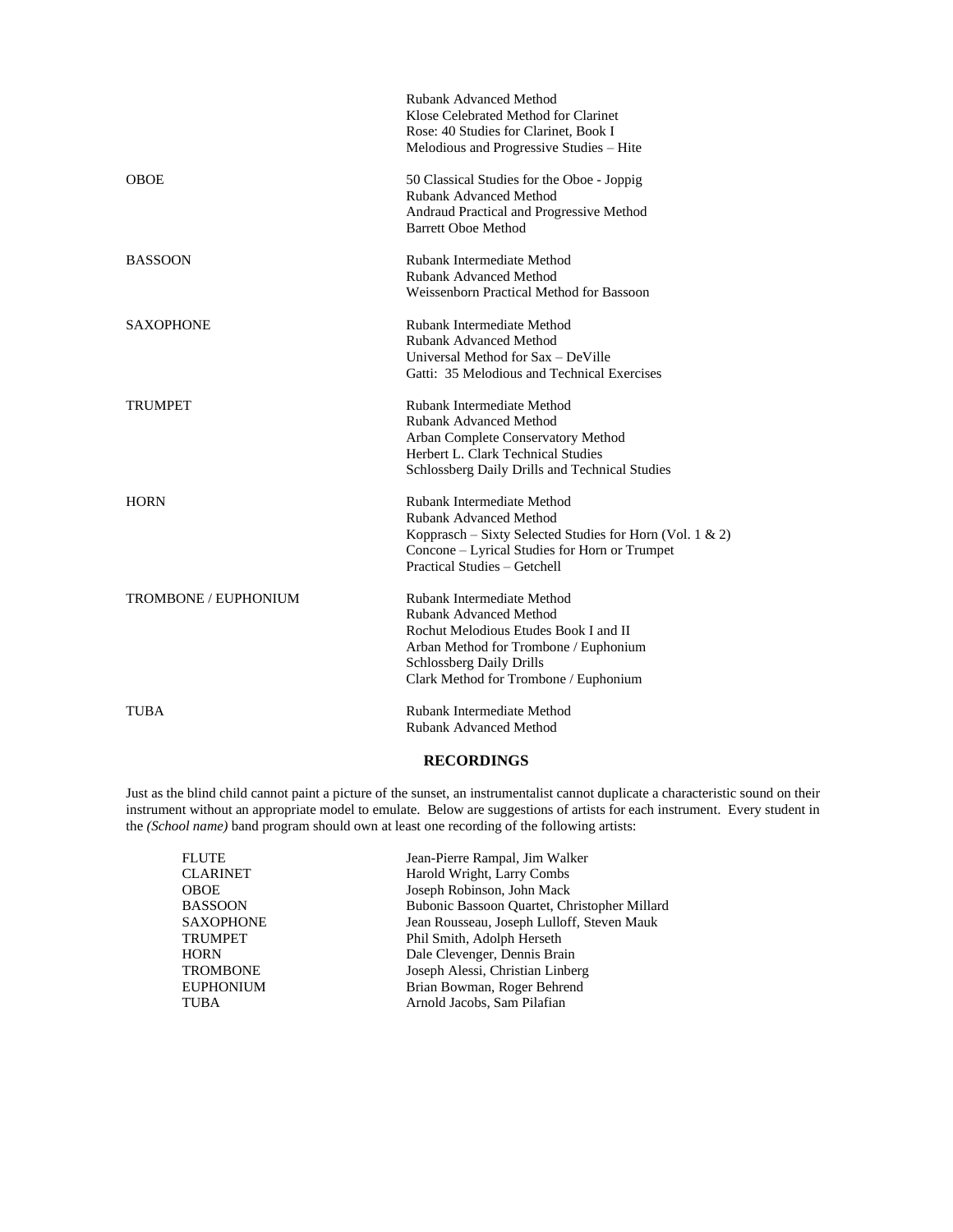# **WALTRIP INSTRUMENTAL MUSIC DEPARTMENT**

#### **(713) 688-1361 Ext. 015236**

I/We understand that in order to participate in the proposed band trip to \_\_\_Colorado Springs, CO\_\_\_\_\_\_\_\_\_\_\_ in the Spring Semester of 2022, that I/we will have to abide by the following guidelines:

- **I will have all fees (uniform, instrument, shoes, gloves, shirt, and band fees) paid by December 9, 2021. I understand that I will not receive any of the items listed above until the fees are paid in full. I also understand that I cannot participate with the band until the fees are paid.**
- **I will participate in the Back to School Dance, which means selling my allotted tickets and attending the function.**
- **I will participate fully in the Annual Fall & Spring Band Fundraisers, which means selling enough of my meal tickets and/or door prize tickets to equal at least \$50.00 for each fundraiser, and attending the function. I understand that I will receive financial credit toward my trip only after the allotted amount is sold at the discretion of the band director.**
- **I will participate in all Band Inventory Fund-raisers and at least two Band Car Washes. All Leadership Team members must participate in all inventory fundraisers and car washes.**
- **I must maintain state eligibility in accordance with House Bill 72, and have a good and creditable record with band standards and guidelines. In light of not being eligible to go on the Annual Spring Band Trip, there will be no refund of monies, only if pro-rated applies.**
- **I must participate in the HISD All-City Band Auditions, plus one other contest, such as U.I.L. Solo & Ensemble, Region Jazz Auditions, Region Band Auditions, or All-City Jazz Auditions. Wind Ensemble members are required to audition for All-City and All-Region Band.**

#### • **I will participate when asked to provide drinks, and dessert for the dance, Band Dinners and Contest Concessions.**

The following payment schedule has been set up for the spring trip. Each student has the opportunity to earn credit toward payment by his participation in the various band activities outlined above. Credit can be earned in the following ways:

1. Members will receive \$1 for all ticket sales exceeding \$50 for the Fall/Spring Dinner. After the initial book of Door Prize tickets is sold, each member will receive 50% of all sales exceeding the first \$20. These credits may only be applied to the band trip. These amounts may change based on the overall participation of the band.

2. Members can earn extra monies from car washes and inventories, but the exact % will be set up at a later date.

3. The Back to School Dance Fundraiser can be used to raise funds for a student's band fees. Each band student must sell 3 tickets. Every ticket sold after the initial 3 can receive 50% profit towards their band fees.

4. The Band Walk-A-Thon or other fundraisers may also be used for band fees in addition to contributing to your trip account balance at the band director's discretion.

The money earned during the general car washes and the candy sale will be used for general purposes, benefiting the entire band. An **estimated cost of the Spring Trip is TBD**, which has been projected and is subject to minor change. Each Band Member will contribute to the complete trip cost. This will be done through individual fundraiser credit and personal funds.

#### **Seven (7) Trip payments are due on the following dates: (Subject to Change)**

| Payment 1: November 2021 | Payment 2: December 2021 | Payment 3: January 2022 | Payment 4: February 2022 |
|--------------------------|--------------------------|-------------------------|--------------------------|
| Payment 5: March 2022    | Payment 6: April 2022    | Payment 7: May 2022     |                          |

**All monies credited towards the trip should be turned in by May 1st . \*\* NO REFUNDS.**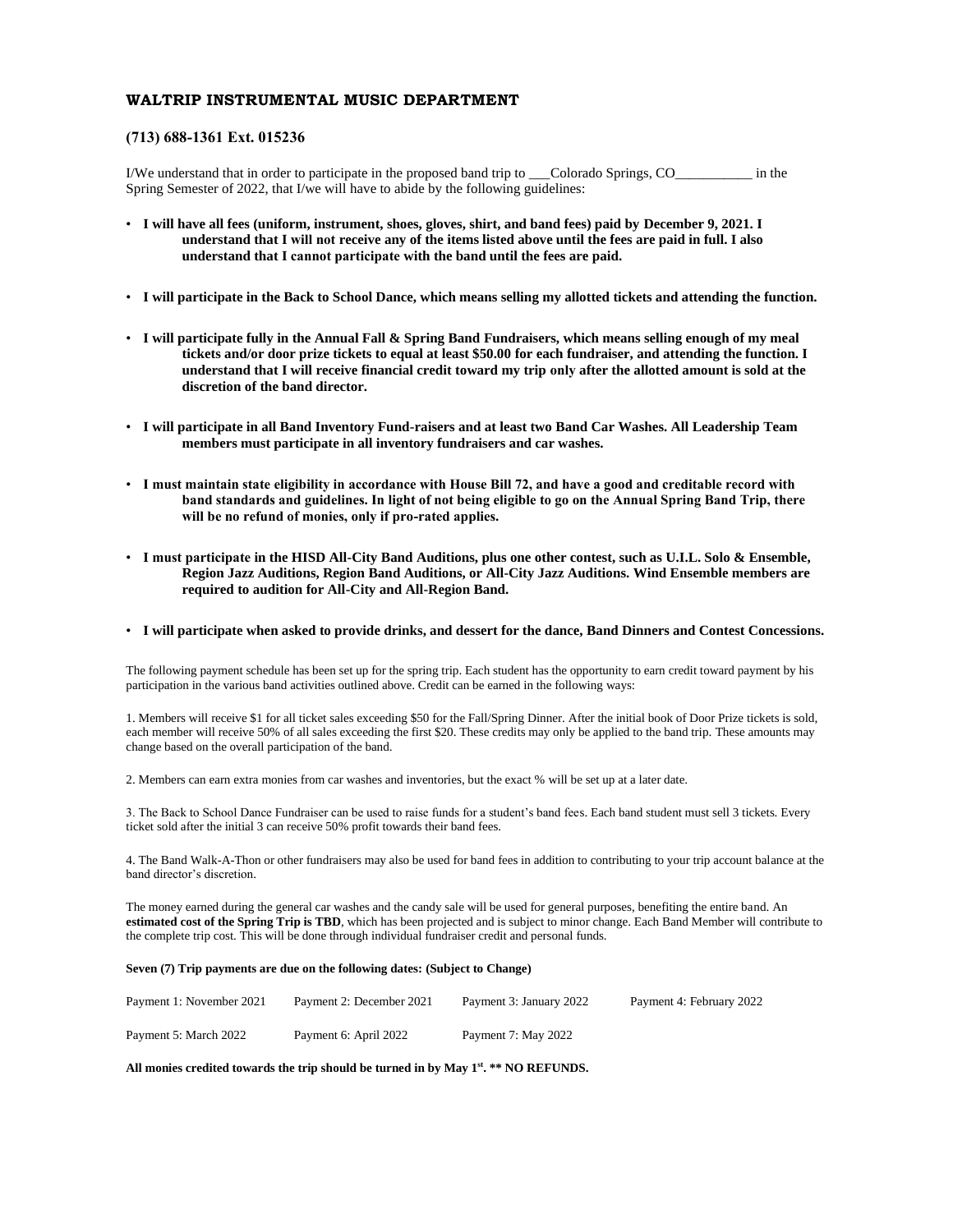# **BAND POLICY AGREEMENT WALTRIP H.S. RAM BAND**

#### **STATEMENT OF BAND POLICY**

In order to help band students and parents understand their area of responsibility, a statement of Band Policy is herein set forth. Becoming familiar with this policy will help each band member make the most of this fine opportunity to become a better person through this association with music.

- 1. The Instrumental Music Department firmly believes that the student should improve through daily progress.
- 2. The Instrumental Music Department feels that when the student has lost the will to improve himself/herself in order to make a better contribution to his/her fellow man, he/she is perhaps wasting the time of the school, his/her fellow students and the community by continuing in this program.
- 3. The Instrumental Music Department is firmly convinced that the happiest child is one that is improving through regular habits of practice and daily progress. He/She must not only know Right from Wrong, but must be able to stand for his/her principles. He/She must develop a high sense of purpose toward which he is willing to work.
- 4. The Instrumental Music Department intends to conduct the program in a manner that will encourage all students to achieve these goals.

#### **THE BAND MEMBER'S RESPONSIBILITY TO THE INSTRUMENTAL MUSIC PROGRAM:**

- 1. Be regular in attendance and be able to account for all absences.
- 2. Become responsible for and expect to assume the consequences of his/her actions.
- 3. Have the proper respect for others in authority.
- 4. Follow all classroom rules, school regulations, and all travel instructions issued for trips.
- 5. Be honest and fair with others concerning equipment, music, and school life in general.
- 6. Read and play music with insight and expression.

#### **THE RESPONSIBILITY OF THE INSTRUMENTAL MUSIC DEPARTMENT:**

- 1. Plan each day's assignment and encourage daily progress of the entire band.
- 2. Provide the band with full musical education through rehearsal, performance, teaching, testing and listening.
- 3. Place any uncooperative members on probation accordingly.
- 4. Suspend any uncooperative members from the band program accordingly.
- 5. Dismiss any member that is not adding to the band program due to poor attitude and/or lack of improvement.
- 6. Supervise the students in class or on school-sponsored band trips.
- 7. Grade the progress of each student on his instrument and his music education.

#### **THE IMPORTANCE OF DISCIPLINE**

Because the nature of this organization, band discipline must, of necessity, be **STRICT.** Band students and parents must be willing to accept the ideals, principles and rules of the organization. Because band members are constantly on display, each must always be aware of the importance of good behavior. The student should remember that he represents his/her organization, school and community wherever he/she performs or appears publicly. Any misconduct casts a direct reflection on our school and community and may very well undo the good work of hundreds of loyal students.

#### **BY-LAWS AGREEMENT**

THE BY-LAWS FOR THE WALTRIP HIGH SCHOOL BAND WILL BE THE SAME AS THOSE STATED IN THE OFFICIAL HANDBOOK FOR HISD CODE OF CONDUCT. HOWEVER, PERFORMING ORGANIZATIONS SUCH AS BAND, MUST HAVE ITS OWN SPECIFIC CONCERNS:

#### **ZERO TOLERANCE IN ALCOHOL, TOBACCO, DRUGS AND POSSESSION OF FIRE ARMS**

**ALCOHOL: A student shall not use or have possession of a beverage containing alcohol during the school year or during the season of rehearsal, regardless of the quantity. Any student violating this rule shall be suspended from participation in all forthcoming school and public musical performances for eighteen (18) school weeks from the time of the infraction for the first violation and shall be declared ineligible for any musical awards for the school year. A second violation will be cause for dismissal from all musical organizations. The student will be reprogrammed accordingly.**

**TOBACCO: A student shall not use tobacco during the school year or during participation in any music activity. Any student who violates this rule shall be suspended from participation in all forthcoming school and public musical performances for six (6) school weeks form the time of the infraction for the first violation and shall be declared ineligible for any musical awards for the school year. A second violation will be cause for dismissal from all musical organizations. The student will be reprogrammed accordingly.**

**DRUGS: A student shall not consume, have in possession, but, sell or give away any drug defined by the law as a drug. Any student who violates this rule shall be suspended from participation in all forthcoming school and public musical performances for one (1) calendar year from the time of infraction and will be ineligible for any musical awards for the school year. The student will be reprogrammed accordingly.**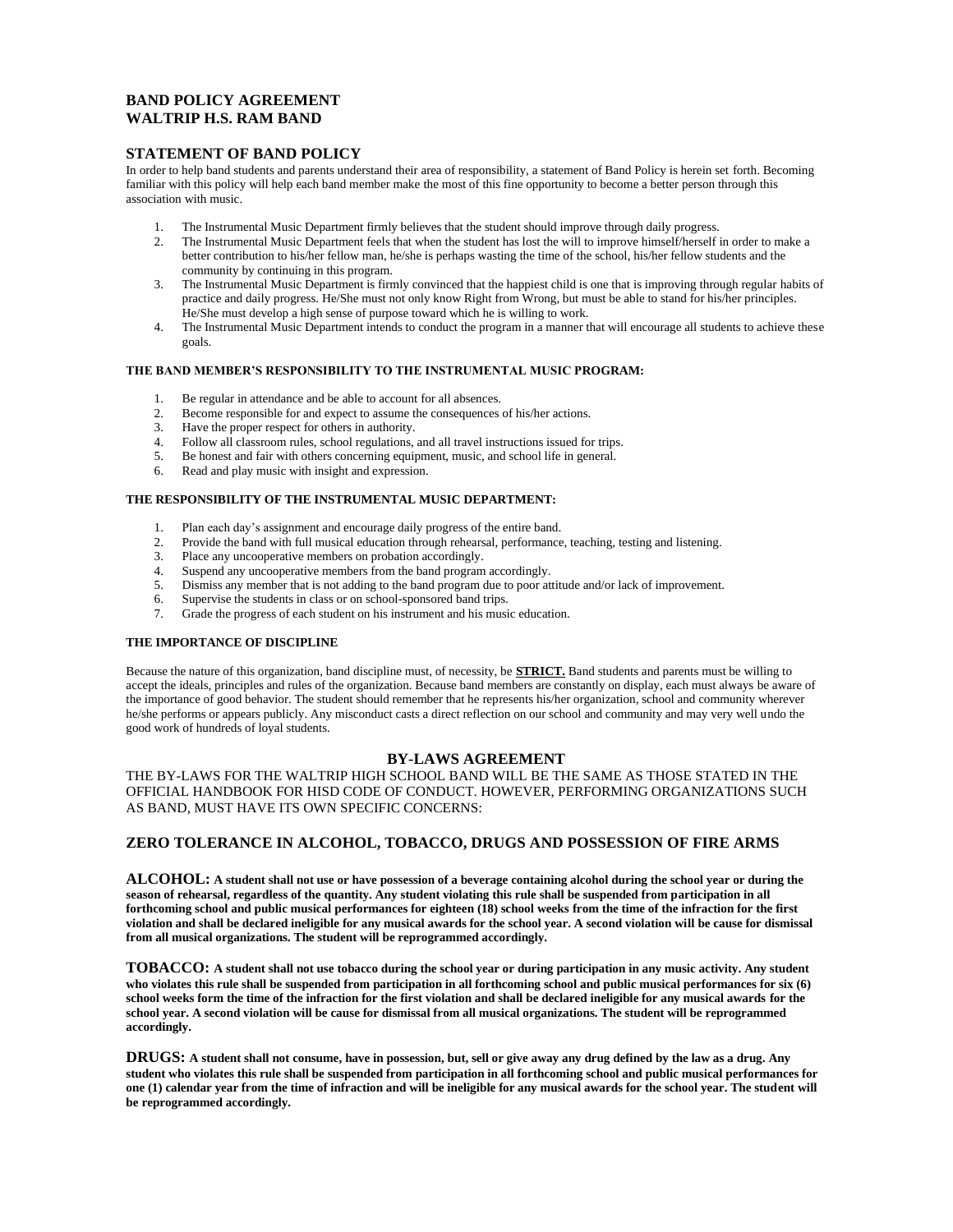**POSSESSION OF FIRE ARM: A student shall not have in possession, give, or be in direct contact or involvement with a classified firearm set aside by the HISD Zero Tolerance Policy. Any student who violates this rule shall be suspended from participation in all forthcoming school and public musical performances for one (1) calendar year from the time of infraction and will be ineligible for any musical awards for the school year. The student will be reprogrammed accordingly.**

**REPORTED VIOLATIONS: The word of a reliable adult or student witness who saw the violation will be used when reported to the Music Directors or Administrators. If a violation of the rules is reported, a conference will be held with the following in attendance: the student allegedly violating the rule, the student's parents/guardians, the Music Director of the organization of which the student is a member and the person who reported the violation. These people shall discuss the infraction and all penalties to be administered.**

**NO PUBLIC DISPLAYS OF AFFECTIONS.**

#### **\*\*\*\*\* CONTRACT \*\*\*\*\***

**I have read and reviewed this Waltrip Band Document, Band Policy and By-Laws, which basically governs the band. I agree to adhere to these by signing my name along with a parent/guardian signature ON THE BAND HANDBOOK CONTRACT PAGE.**

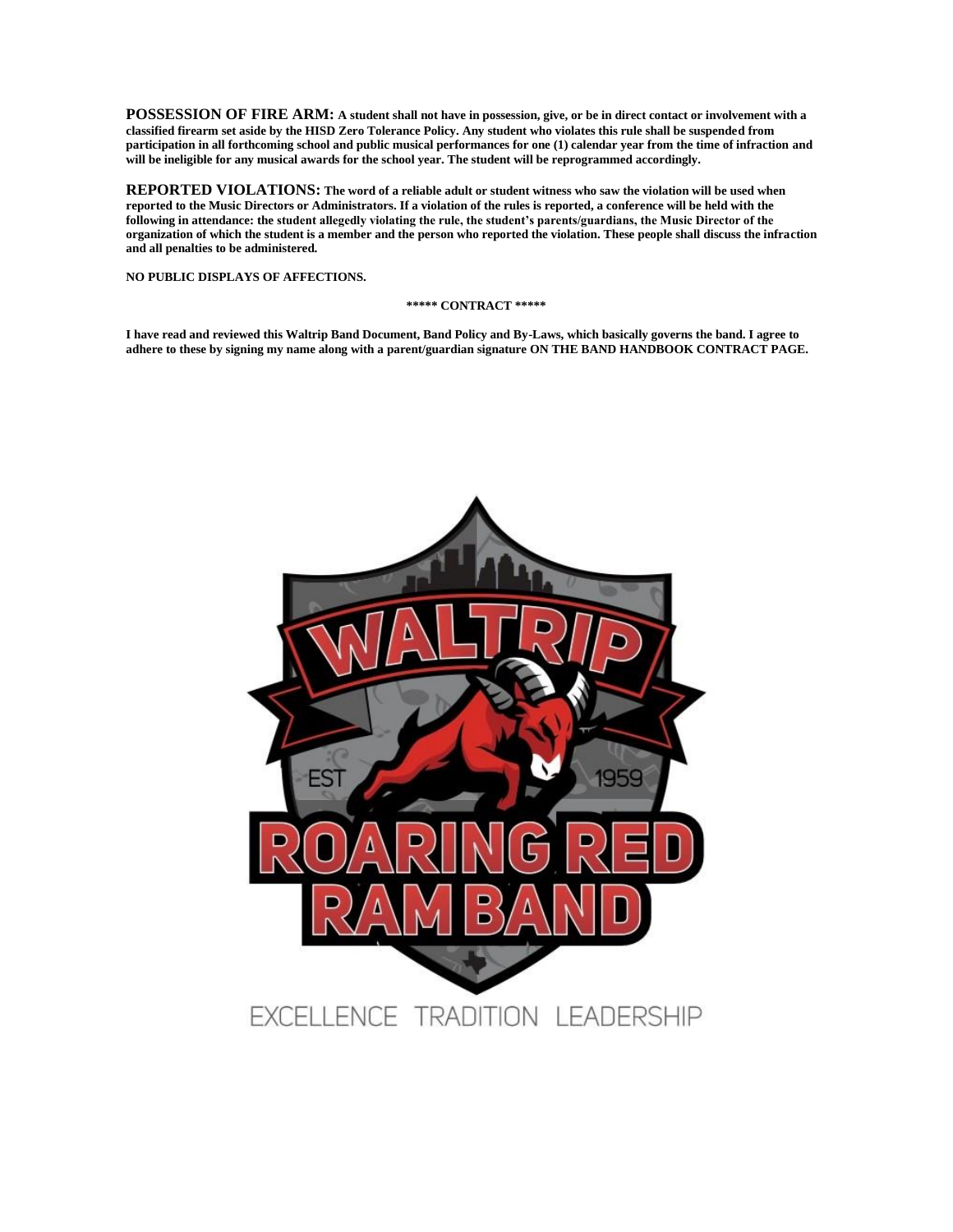# **WALTRIP HIGH SCHOOL RAM BAND**

# *BAND HANDBOOK CONTRACT*

I, the undersigned student, accept membership in the Waltrip High School Band and understand that I am responsible for all the policies as set forth in the Band Handbook. I fully agree to carry out my responsibilities to the very best of my ability. This includes:

- Band Fees. NO CHECKS. Money Orders, cash or school pay are acceptable.
- My signature below indicates that I have read and understand the contract regarding participation in the proposed band trip in the Spring of 2022.
- I will allow my child to sell tickets for various fundraisers. My child and I agree to abide by the responsibilities of such.
- I have read and reviewed Waltrip Band Policy and By-Laws, which basically governs the band. I agree to adhere to these.
- ABSOLUTELY ZERO TOLERANCE IN ALCOHOL, TOBACCO, DRUGS, POSSESSION OF FIRE ARMS AND PUBLIC DISPLAY OF AFFECTION.
- We will direct any questions, comments or concerns to the Band Directors, Mr. Jesse Espinosa, Mr. Daniel Ferreira or Mr. James Elam at (713) 688-1361 Ext. 015298.
- All Fundraising will be dependent on guidelines set forth by the school district.

\_\_\_\_\_\_\_\_\_\_\_\_\_\_\_\_\_\_\_\_\_\_\_\_\_\_\_\_\_\_\_\_\_\_\_\_\_\_\_\_\_\_ \_\_\_\_\_\_\_\_\_\_\_\_\_\_\_\_\_\_

\_\_\_\_\_\_\_\_\_\_\_\_\_\_\_\_\_\_\_\_\_\_\_\_\_\_\_\_\_\_\_\_\_\_\_\_\_\_\_\_\_\_ \_\_\_\_\_\_\_\_\_\_\_\_\_\_\_\_\_\_

(Student Signature) (Date)

I, the undersigned parent or guardian, have read and understand the policies as set forth in the Band Handbook. I also grant full permission for my child to be an active member of the Waltrip High School Band. In addition, my child has full permission to attend all band functions. Furthermore, I understand that I must meet all financial obligations.

(Parent Signature) (Date)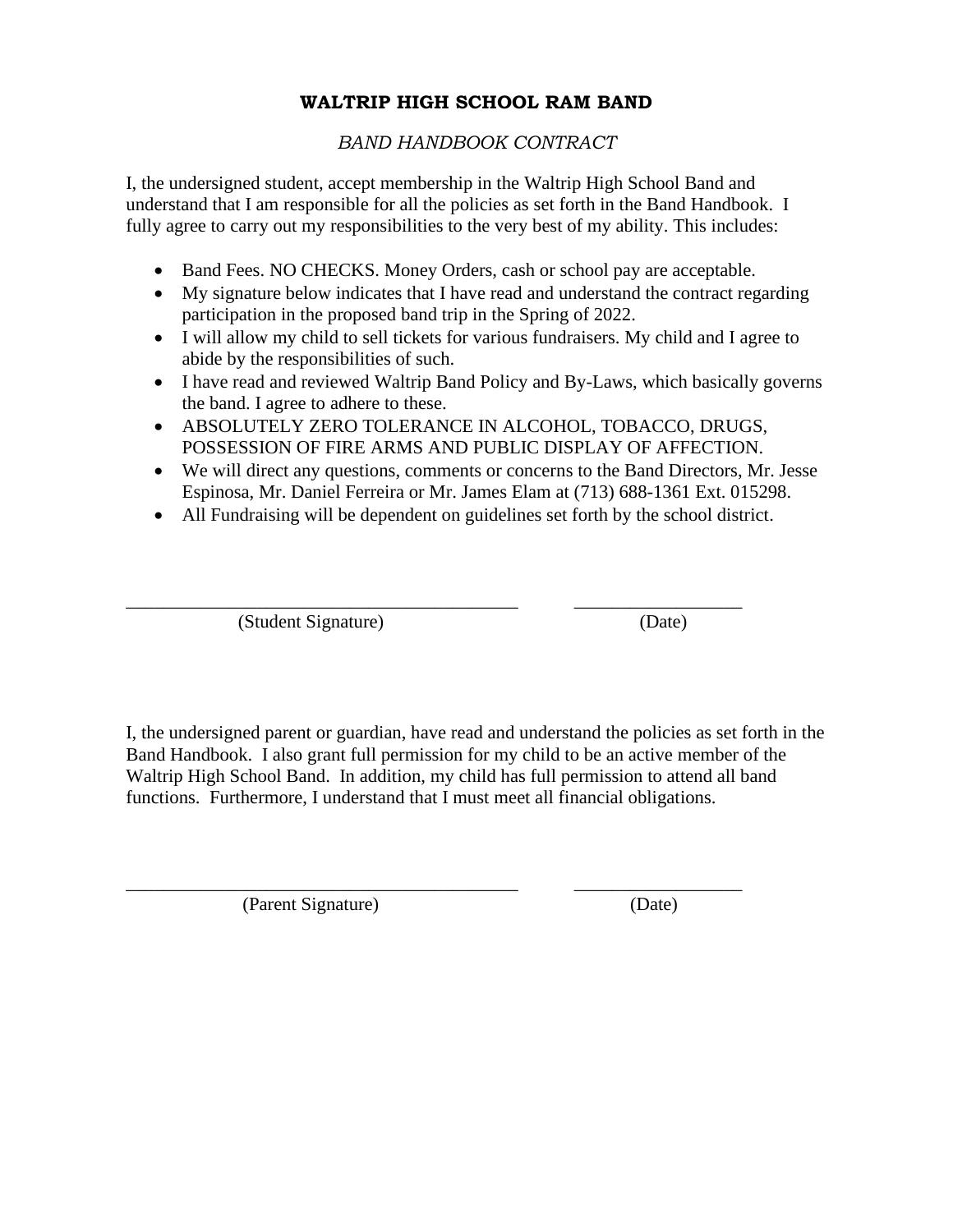# **ABSENCE FORM**

This form must be completed and turned in two weeks in advance of any anticipated absence by a band student. (Excluding extreme emergencies)

| <b>Student Name</b> | Today's date |  |
|---------------------|--------------|--|
|                     |              |  |
| Reason for Absence  |              |  |

• Please be specific! The policy is quite simple – if the school will excuse it, we will excuse it. If the school will not, we will not. The school does not consider "Important matters or family matters" excusable.

Waltrip High School will excuse for Death in the Family, Religious Holiday, and Illness with a doctor's excuse. The doctor's excuse must be submitted to the school attendance office and a copy placed on file with the band director.

Parent Signature **Student Signature** Student Signature

All forms must be submitted to the Director of Bands and will remain on file in the band office for a period of a year.

\_\_\_\_\_\_\_\_\_\_\_\_\_\_\_\_\_\_\_\_\_\_\_\_\_\_\_\_\_\_\_\_\_\_\_\_\_\_\_\_ \_\_\_\_\_\_\_\_\_\_\_\_\_\_\_\_\_\_\_\_\_\_\_\_\_\_\_\_\_\_\_\_\_\_\_\_\_\_\_

Director's Signature

\_\_\_\_\_\_\_\_\_\_\_\_\_\_\_\_\_\_\_\_\_\_\_\_\_\_\_\_\_\_\_\_\_\_\_\_\_\_\_\_ Date \_\_\_\_\_\_\_\_\_\_\_\_\_\_\_\_\_\_\_\_\_\_\_\_\_\_\_\_\_\_\_\_\_\_\_